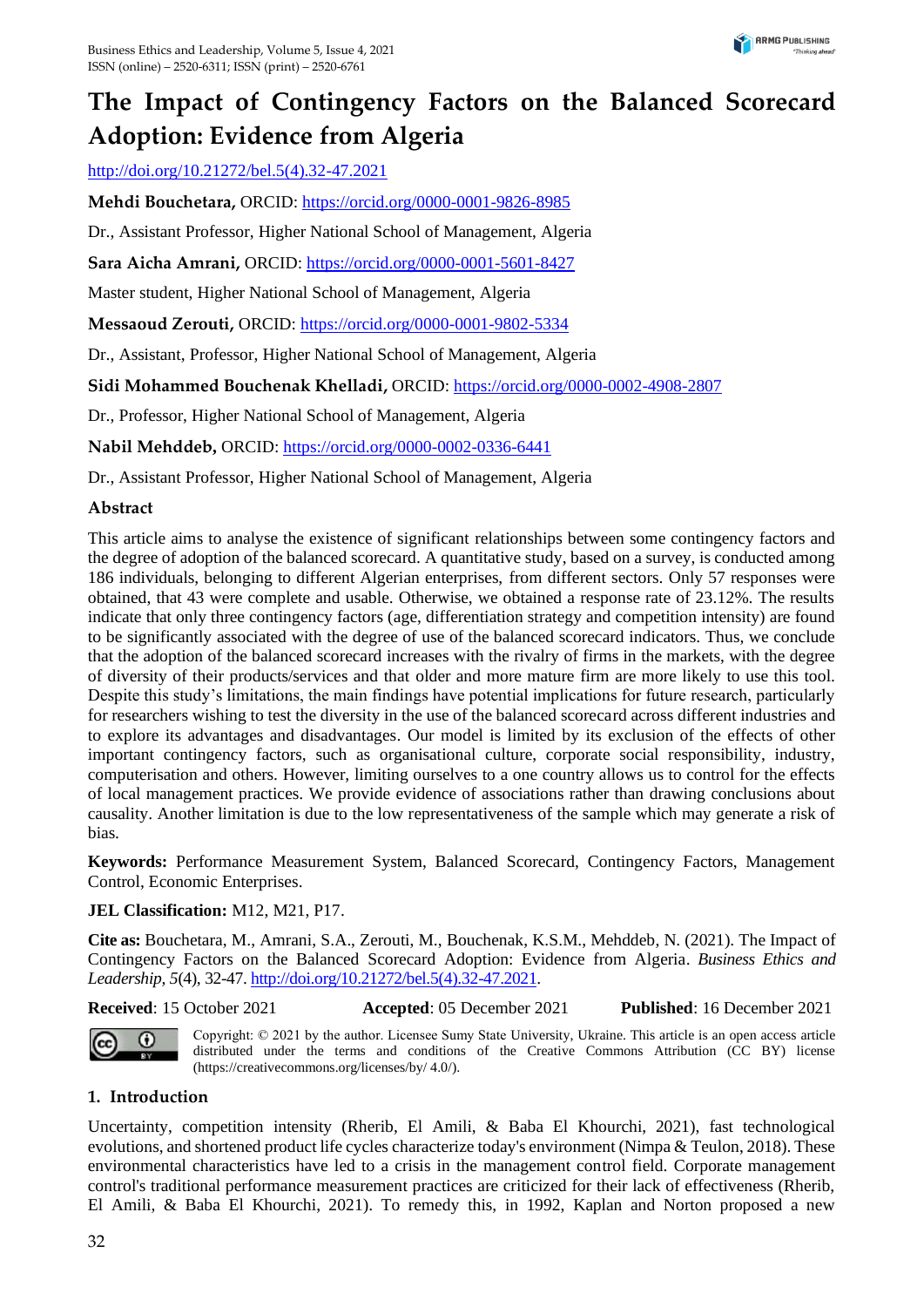

performance measurement tool called the Balanced Scorecard (Kaplan & Norton, 1996; Moura, 2020). The focus on knowledge and other intangible assets emphasizes evaluating company performance based on multidimensional and diversified indicators rather than only by financial indicators (Nimpa & Teulon, 2018). In practice, and to adapt to an increasingly complex internal and external environment, comply with an organization's internal development needs, and achieve the organization's goals, business leaders are paying increasing attention to strategic issues (Li, An, & Liu, 2021). A balanced scorecard is a tool that addresses this potential. Despite the development of other systems and models, the continuous development of the balanced scorecard concept from a simple strategy assessment and performance measurement tool to a strategic management system and then, to a sustainable measurement system is widely discussed, evaluated and applied over the last three decades (Moura, 2020). This topic is gaining momentum in scientific research approaching this tool from different angles (Dudic, Dudic, Gregus, Novackova, & Djakovic, 2020).

This article aims to analyse the existence of significant relationships between some contingency factors and the degree of adoption of the balanced scorecard. A quantitative study, based on a survey, is conducted among 186 individuals, belonging to different Algerian enterprises, from different sectors. Only 57 responses were obtained, that 43 were complete and usable. Otherwise, we obtained a response rate of 23.12%. Moreover, it gives thoughtful basis to CFOs and controllers on how effectively meet the information needs of all stakeholders of the company (Bouamama, Basly, & Zian, 2021). The structural or organizational contingency theory principles are followed (Bouamama, Basly, & Zian, 2021). The factors related to this type of contingency refer to the fundamental characteristics that define an enterprise's internal and external contexts (Bouamama, Basly, & Zian, 2021; Hassan, Nordin, & Azamin, 2021). The research model is tested on a sample of 43 companies (out of 186 who were contacted) from different Algerian companies. The quantitative study results show that financial managers and controllers of these companies use the four dimensions of the balanced scorecard at different frequencies. They mostly use financial indicators. Also, their dashboards are moderately balanced. Moreover, only three factors are found to have a significant impact on the adoption of balanced scorecards. These factors are age, differentiation strategy, and competitive intensity.

A considerable number of studies approach the impact of the contingency factors on the balancing of dashboards, foreign or national. In the Algerian context, this phenomenon is very often studied by applying the structural equations, the PLS (Partial Least Squares), and the Boostrap methods (Ali-Belhadj & Benhabib, 2018; Alibelhadj, 2019; Hassani & Derahmoune, 2020). Therefore, this research is interested in identifying the causal links between the balanced scorecard four dimensions and the factors impacting the multi-dimension and diversity of performance measurement systems. This article is structured as follows. Section two presents a literature review on the balanced scorecard BSC approach and develops the research hypotheses. Section three describes the data and the method followed. Then, Section four presents the research results and Section five offers their discussion. Finally, the conclusion which is presented in Section 6.

## **2. Literature Review**

**2.1. Balanced Scorecard Approach.** The balanced scorecard is primarily developed as a performance measurement tool (Kaplan & Norton, 1992; Mamabolo & Kerrin , 2020; Costantini, Landi, & Bonazzi, 2020). This tool suggests four metrics; financial, customer performance, internal processes, learning and growth (Kaplan & Norton, 1992; Kaplan & Norton, 1993; Kaplan & Norton, 2007; Kaplan R., 2010; Sharma & Sharma, 2020; Rherib, El Amili, & Baba El Khourchi, 2021). The balanced scorecard provides executives with a comprehensive framework that translates a company's strategic objectives into a consistent set of performance measures (Kaplan & Norton, 1992; Kaplan & Norton, 1993). The diverse and balanced use of financial and non-financial measures helps to strengthen the link between strategy and operations (Bouamama, Basly, & Zian, 2021). Being increasingly associated with strategic planning and implementation, the BSC serves as a management framework capable of identifying and exploiting key value drivers that companies can leverage to optimize their strategies (Costantini, Landi, & Bonazzi, 2020). Thus, it has become a comprehensive strategic management system (Kaplan & Norton, 2001; Kaplan & Norton, 2007; Costantini, Landi, & Bonazzi, 2020).

The organization's measurement system strongly affects the behaviour of managers and employees (Kaplan & Norton, 1992; Kaplan & Norton, 2001). The balanced scorecard is considered a non-human actor that influences human actors and brings specific benefits from long-term use because of the different roles this tool plays (Bescos, Deville, & Foulquier, 2020). Despite the likely technical hurdles and difficulties associated with implementing the balanced scorecard, human resource management is not the least of the issues explaining the success of the balanced scorecard approach (Bouamama, Basly, & Zian, 2021).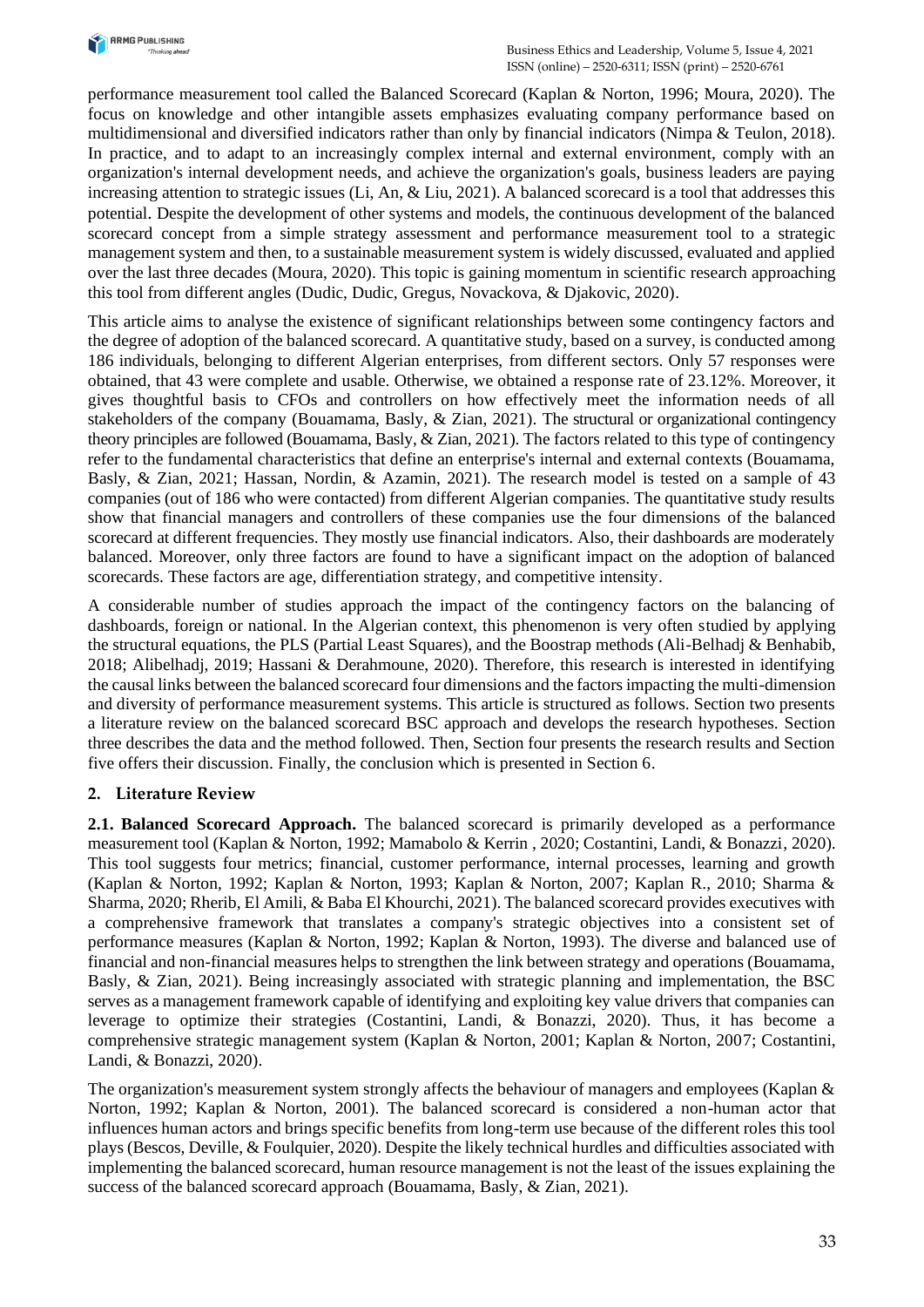Employee involvement, performance-oriented culture, and management commitment are the main organizational factors influencing the implementation of the performance measurement system (Hassan, Nordin, & Azamin, 2021). There must be real cooperation between managers, controllers and employees (Bouamama, Basly, & Zian, 2021). A strong involvement of the top management is required (Kaplan & Norton, 2001) because it has the legitimacy to make the project of adoption and effective use of the balanced scorecard understood and accepted by all the actors, particularly in case of possible organizational rigidities (Bouamama, Basly, & Zian, 2021).

**2.2. Impact of Contingency Factors on Dashboard Content.** Several research studies offer companies the opportunity to develop new performance measurement systems containing financial and non-financial information (Kaplan R., 2010; Bouamama, Basly, & Zian, 2021). Researchers perceive the benefits of performance measurement systems for both public and private companies. Furthermore, they assert that the failure or success of the adoption process depends on various external and internal factors (Hassan, Nordin, & Azamin, 2021). On the theoretical level, the application of contingency theory to the field of management control shows that the characteristics of management control systems can vary from one company to another depending on factors such as size, age, and industry (Rherib, El Amili, & Baba El Khourchi, 2021; Francois-Xavier, Noe, & Souaibou, 2021), as well as business strategy, environment, structure, management style, and others (Bouamama, Basly, & Zian, 2021).

*2.2.1. Internal Factors.* Internal factors refer to those elements that constitute the firm's internal environment and are controllable by it. Despite this control, these elements can help or hinder the performance and climate of the company (Hassan, Nordin, & Azamin, 2021). Internal characteristics represent a critical factor in the adoption of modern management control practices in various companies. In the literature, a set of internal elements are involved in numerous studies to determine whether there is an effect on the adoption of innovation and use of modern management practices, namely, the balanced scorecard (Hassan, Nordin, & Azamin, 2021). In the case of Algerian economic enterprises, the organizational factors that affect the performance measurement system are explored.

**a. Size:** firm size is one of the most studied contingency factors in organization theory (Bouamama, Basly, & Zian, 2021). The quantitative study conducted on French mid-sized companies shows that their balanced scorecards can be described as unbalanced. Financial managers in this type of company do not use, to the same extent, all the indicators that constitute the four dimensions of the balanced scorecard (Bouamama, Basly, & Zian, 2021).

In contrast, Rherib, El Amili, and Baba El Khourchi argue that large companies have more sophisticated performance measurement systems and are more likely to have the balanced scorecard as a strategic steering tool (Rherib, El Amili, & Baba El Khourchi, 2021). Other authors support the previous finding stating that the firm size incentivizes to follow balanced and forward-looking performance measures (Sharma & Sharma, 2020). The larger the size, the more the company balances its performance measurement system to be consistent with the BSC structure (Costantini, Landi, & Bonazzi, 2020). Company size has a positive and significant relationship with the balancing of company dashboards, especially with the level of use of customer indicators and organizational learning (Francois-Xavier, Noe, & Souaibou, 2021).

*Assumption. A:* Company's size has a significant effect on the degree of balanced scorecard adoption (Costantini, Landi, & Bonazzi, 2020; Sharma & Sharma, 2020; Hassan, Nordin, & Azamin, 2021; Francois-Xavier, Noe, & Souaibou , 2021; Rherib, El Amili, & Baba El Khourchi, 2021; Bouamama, Basly, & Zian, 2021).

**b. Age:** as a second common factor; the firm age (Rherib, El Amili, & Baba El Khourchi, 2021; Francois-Xavier, Noe, & Souaibou , 2021). Due to higher management learning, older organizations are more likely to adopt management accounting techniques. It is expected to be higher in older firms applying these thoughts to the degree of adoption of the balanced scorecard (Rherib, El Amili, & Baba El Khourchi, 2021). The quantitative study results based on the contingency factors and the development of indicators in public companies indicate that the relationship between age and the balance of the dashboards is not significant (Francois-Xavier, Noe, & Souaibou, 2021). This finding is also confirmed by the research results of Rherib, El Amili, & Baba El Khourchi (2021). Otherwise, age does not affect the variety and integration of balanced scorecard indicators (Francois-Xavier, Noe, & Souaibou, 2021; Rherib, El Amili, & Baba El Khourchi, 2021). However, this relationship remains significant between firm age and the degree of use of BSC organizational learning indicators (Francois-Xavier, Noe, & Souaibou, 2021).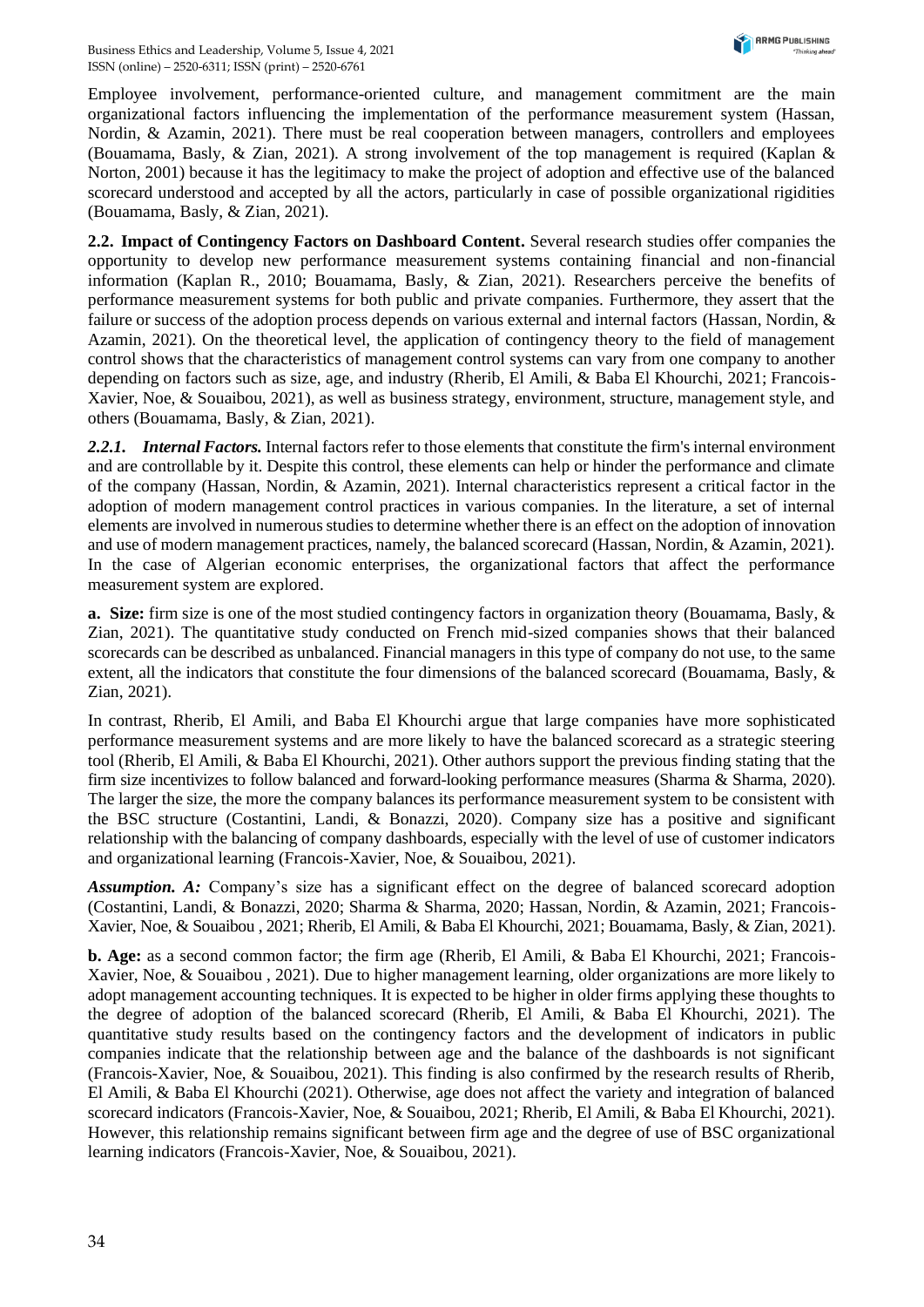

*Assumption. B:* Company's age has a significant effect on the degree of balanced scorecard adoption ( Hassan, Nordin, & Azamin, 2021; Francois-Xavier, Noe, & Souaibou , 2021; Rherib, El Amili, & Baba El Khourchi, 2021).

**c. Strategy:** the strategy type adopted is also considered as a contingency factor impacting balanced scorecard adoption (Hoang, Dinh, Tran, & Nguy, 2018; Asiaei & Bontis, 2019). Hoang, Dinh, Tran, and Nguy's findings distinguish between two types of strategies; cost dominance strategy and differentiation strategy. A differentiation orientation emphasizes using the non-financial perspectives of the balanced scorecard (Hoang, Dinh, Tran, & Nguy, 2018). As a result, we can expect that companies pursuing a differentiation strategy are more likely to use the BSC approach than companies seeking a cost domination strategy. The differentiation strategy focuses on providing products or services that customers perceive as unique. These include superior quality, delivery, product design and flexibility (Hoang, Dinh, Tran, & Nguy, 2018).

*Assumption. C:* Company's strategy has a significant effect on the degree of balanced scorecard adoption ( Hassan, Nordin, & Azamin, 2021; Asiaei & Bontis, 2019; Hoang, Dinh, Tran, & Nguy, 2018).

**d. Foreign Ownership:** The authors find that foreign ownership is significantly and consistently related to the use of the balanced scorecard. Firms with significant foreign ownership in the ownership structure show a higher degree of use of this tool (Sharma & Sharma, 2020).

*Assumption. D:* Foreign ownership of a company has a significant effect on the degree of balanced scorecard adoption (Sharma & Sharma, 2020; Hassan, Nordin, & Azamin, 2021; Asiaei & Bontis, 2019).

**e. Organizational Structure:** two organizational structure characteristics are commonly used in the contingency literature (Hoang, Dinh, Tran, & Nguy, 2018). These are mechanical and organic structures (Labadidi, Labadidi, Colak, & Dayan, 2020). A mechanical structure involves centralized decision-making, strict adherence to formally prescribed rules and procedures, and carefully constructed roles and relationships, which, together, promote coordination, specialization, and efficiency. On the other hand, an organic structure is characterized by low specialization and formalization, facilitates decentralized decision-making, encourages flexibility, and emphasizes horizontal rather than vertical communication (Labadidi, Labadidi, Colak, & Dayan, 2020). According to Hoang, Dinh, Tran, and Nguy (2018) and Sharma and Sharma (2020), the organizational structure is not significantly related to balanced scorecard use.

*Assumption. E:* Company's organizational structure has a significant effect on the degree of balanced scorecard adoption (Sharma & Sharma, 2020; Hassan, Nordin, & Azamin, 2021; Bouamama, Basly, & Zian, 2021).

*2.2.2. External Factors.* External contingency factors refer to elements belonging to the company's external environment that are uncontrollable by it and affect the stability and process of its business (Hassan, Nordin, & Azamin, 2021).

**f. Environmental Uncertainty:** perceived environmental uncertainty is one of the crucial contingent variables widely used in management accounting information research (Hoang, Dinh, Tran, & Nguy, 2018). Environmental uncertainty drives the collection of sophisticated information to improve the decision-making process for managers. It plays a moderating role in the relationship between balanced scorecard implementation and business performance, which shows the value of collecting accurate and timely information about emerging conditions that interact with management systems (Bouamama, Basly, & Zian, 2021). According to Sharma and Sharma (2020) and Bouamama, Basly, and Zian (2021), the environment does not seem to impact the adoption of BSCs. However, when the uncertainty of the environment is associated with the firm size, a significant and positive relationship is found. Large firms operating in an uncertain environment produce more balanced and diversified dashboards to cope with the complex and uncertain global environment (Bouamama, Basly, & Zian, 2021).

*Assumption. F:* Environmental uncertainty has a significant effect on the degree of balanced scorecard adoption (Sharma & Sharma, 2020; Hassan, Nordin, & Azamin, 2021; Bouamama, Basly, & Zian, 2021).

**g. Competition Intensity:** Hoang, Dinh, Tran, and Nguy reveal that competition level is the most important factor that can affect the balanced scorecard use. The rivalry intensity among competitors in a certain market refers to the extent to which companies in an industry pressure each other and limit their potential profit (Hoang, Dinh, Tran, & Nguy, 2018).

*Assumption. G:* Competition intensity has a significant effect on the degree of balanced scorecard adoption (Sharma & Sharma, 2020; Bouamama, Basly, & Zian, 2021; Hassan, Nordin, & Azamin, 2021).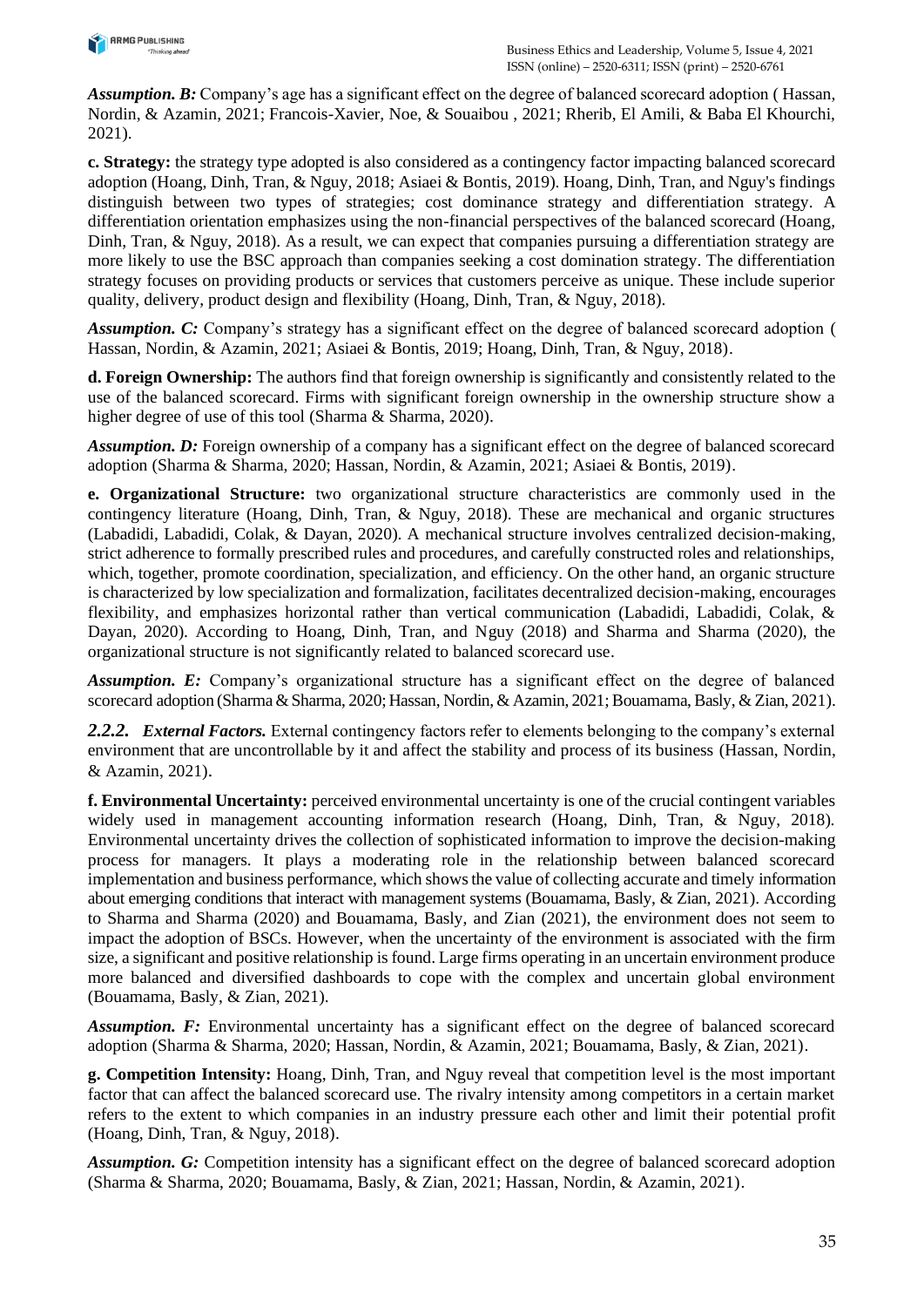# **3. Method and Data**

**3.1. Method.** Our research is based on a quantitative study to analyze the performance measurement practices by conducting a questionnaire. The survey is sent to 186 Algerian economic companies from different sectors. Only 57 responses were obtained, that 43 were complete and usable. Otherwise, we obtained a response rate of 23.12%. These companies have different profiles and are distributed according to a set of well-defined criteria. These criteria are related to the contingency factors and their one-dimensional analysis. Sample firms were contacted through an online questionnaire (Bouamama, Basly, & Zian, 2021; Rherib, El Amili, & Baba El Khourchi, 2021). These companies are identified from two databases; the Algerian Chamber of Commerce and Industry containing 18,161 companies (CACI, s.d.) and Linkedin platform, where we targeted general managers, management controllers, auditors and financials. The selection of these respondent profiles is based on their roles in decision making as well as their knowledge of the management control characteristics of their entities (Amhalhal, Anchor, Papalexi, & Dastgir, 2021). We were able to contact 186 companies. Only 57 responses were obtained in which 43 were complete and usable. Otherwise, we had a response rate of 23.12%. Responses were obtained from public and private organizations operating in the manufacturing and service sectors, including telecommunications, banking, consulting and education, government institutes, and trade (Labadidi, Labadidi, Colak, & Dayan, 2020), whether small, medium, or large, except for very small businesses (less than ten employees) (Amhalhal, Anchor, Papalexi, & Dastgir, 2021) and associations.

The questionnaire consists mainly of closed-ended, dichotomous, and/or multiple-choice and scale questions. The questions are grouped into blocks according to the topic to which they refer. The different scales and the items composing the headings were first based on previous studies on the degree of balanced scorecards adoption (Bouamama, Basly, & Zian, 2021). Three statistical steps were conducted to test our hypotheses. First, a univariate analysis to identify the respondents' and companies' profiles. Then, analyze our eight variables. Second, a bivariate analysis based on correlation studies to test the relationships between the variables. Finally, an explanatory analysis based on multiple regression to analyze the contingency factors effects on the degree of BSC adoption (Bouamama, Basly, & Zian, 2021).

## **3.2. Measurement Variables**

*3.2.1. Dependent Variable.* The dependent variable, namely "degree of use of balanced scorecard indicators", refers to the use of the BSC by the sample companies. It is measured by the degree of financial, customer, internal process, and learning and growth indicators (Kaplan & Norton, 1992; Bouamama, Basly, & Zian, 2021; Rherib, El Amili, & Baba El Khourchi, 2021). A list of 14 measurement objectives was submitted for respondents to rate the degree of use of these measures. Based on a three-point Likert scale, respondents could choose whether they agreed or disagreed with a given statement or remain neutral (Benková, Gallo, Balogová, & Nemec, 2020). The overall degree of use of the BSC indicators is the sum of its four dimensions scores. The higher the overall score of the four performance axes (out of 12 points), the more intense is the use of diversified performance indicators in the dashboard (Bouamama, Basly, & Zian, 2021; Rherib, El Amili, & Baba El Khourchi, 2021).

## *3.2.2. Independent Variables*

## **3.2.2.1. Internal Contingency Factors**

**a. Size:** To measure the firm size, we considered the firm's workforce. The workforce is grouped into four groups in which each group has a value attributed to it: (1) for "less than 50 employees", (2) for "50 to 100 employees", (3) for "100 to 200 employees", and (4) for "more than 200 employees" (Costantini, Landi, & Bonazzi, 2020).

**b. Age:** This variable is measured by the number of years since the start of firm activity. Based on this data, companies are grouped into four main groups in which each group has a value attributed to it: (1) for "less than 5 years", (2) for "between 5 and 10 years", (3) for "between 10 and 15 years", and (4) for "more than 15 years".

**c. Strategy:** The Company's strategy is measured through three-point Likert scales (1: disagree, 2: neither agree nor disagree, 3: agree) that identify the type of strategy adopted by our sample companies; differentiation or cost domination strategy. We analysed this variable through the following elements: customer services, product offerings and cost reduction.

**d. Foreign ownership:** This variable is measured by a dichotomous question that takes the value 1 if the firm is owned by a multinational group and 2 if it is not. We also measured firm ownership from another angle where we addressed a single choice question with three modalities: public, private or mixed company.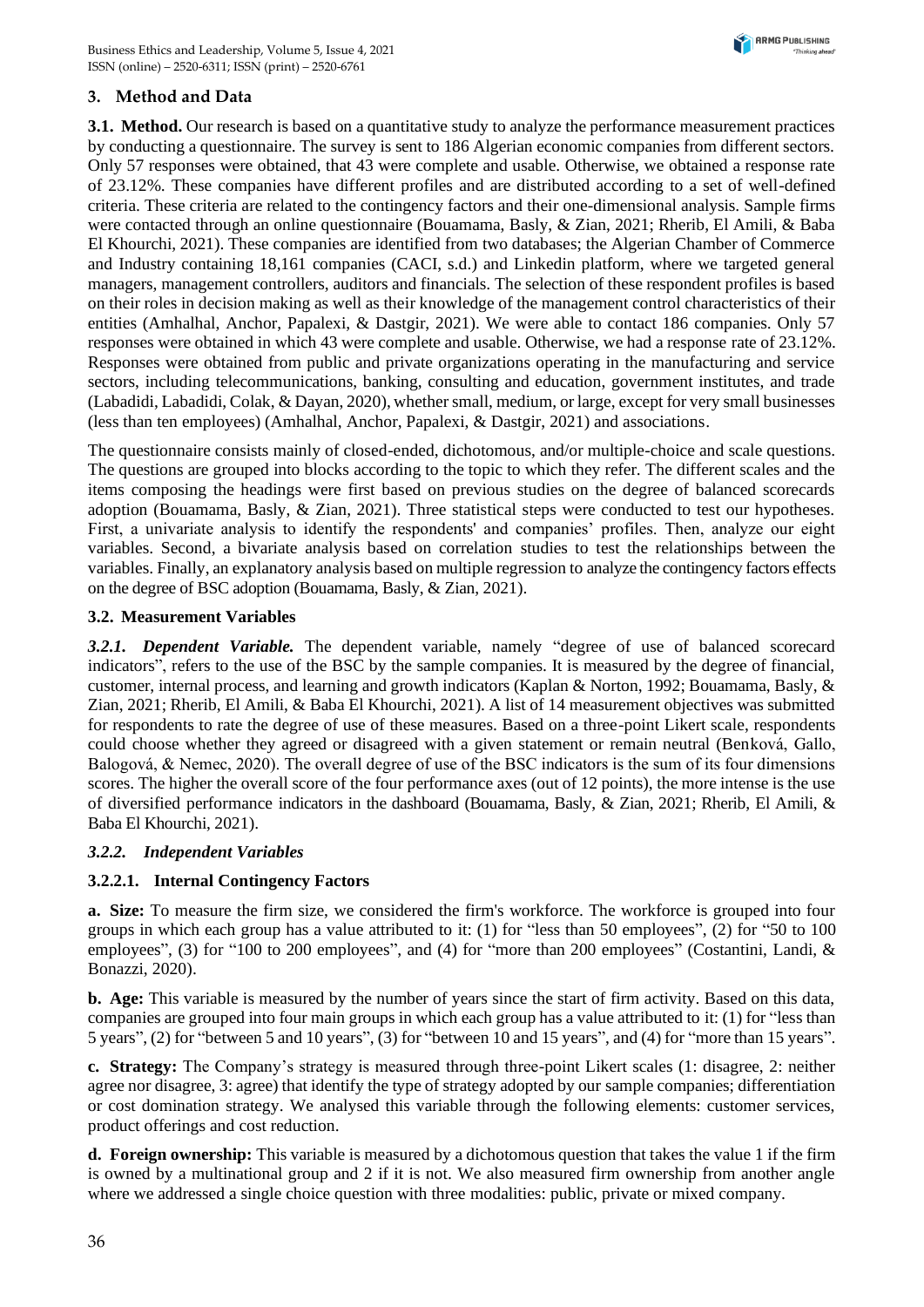

**e. Organizational Structure:** This independent variable is measured by the distribution of power and responsibilities (Bouamama, Basly, & Zian, 2021) by asking single-choice questions to determine the type of structure, the management style, the actors included in the decision-making process and the direction of information flow within the firm. We will retain two categories of structures: centralized mechanistic and decentralized organic.

## **3.2.2.2. External Contingency Factors**

**f. Environmental Uncertainty:** Perceived environmental uncertainty is measured by assessing the degree of environment dynamism (at both levels; economic and technological) and the degree of turbulence or predictability of competitors' actions and behaviours through three-point Likert scales (1: disagree, 2: neither agree nor disagree, 3: agree) (Bouamama, Basly, & Zian, 2021).

**g. Intensity of Competition:** The second external factor is measured through a 5-point linear Likert scale, ranging from "1: very weak" to "5: very strong". The survey questions are carried over from previous researchers, with some slight modifications.

#### **4. Results**

**4.1. Respondent Profiles.** The first part of the survey aims to provide a brief demographic description of the respondent's profiles and the manufacturing and non-manufacturing firms participating in the study (Amhalhal, Anchor, Papalexi, & Dastgir, 2021). Table 1 summarizes the general respondents characteristics (function and experience). The study sample is mainly composed of management controllers, Chief Executive Officers, auditors and financiers with a rate of 79.08% of the total respondents. It is essential to ensure that the participants occupy responsibility positions and have knowledge and experience of the organizational and environmental characteristics, and control practices used within their organizations (Amhalhal, Anchor, Papalexi, & Dastgir, 2021). In addition, a large majority of our responded managers are moderately experienced; only about 28% have been in their current position for over 10 years.

| <b>Measure</b>    | <b>Items</b>                   | <b>Frequency</b> | Percentage |
|-------------------|--------------------------------|------------------|------------|
|                   | <b>Chief Executive Officer</b> | 10               | 23,3       |
| Respondent status | <b>Financial Director</b>      |                  | 2,3        |
|                   | <b>Financial Analyst</b>       | 5                | 11,6       |
|                   | Management controller          | 14               | 32,6       |
|                   | Auditor, accountant            | 4                | 9,3        |
|                   | Others                         | Q                | 20,9       |
|                   | Total                          | 43               | 100,0      |
| Experience        | Less than one year             | ⇁                | 16.3       |
|                   | One to 5 years                 | 10               | 23,3       |
|                   | From 5 to 10 years             | 14               | 32,6       |
|                   | More than 10 years             | 12               | 27,9       |
|                   | Total                          | 43               | 100.0      |

|  | Table 1. Frequency Distribution of Respondents' Characteristics |  |
|--|-----------------------------------------------------------------|--|
|--|-----------------------------------------------------------------|--|

Source: Compiled by the authors

**4.2. Company Profiles.** Table 2 and Figures 1 and 2 below present the main characteristics of the responding firms. Most firms are privately owned (53.49% of the sample). Only 34.88% of the responding firms are owned by multinationals (15 private and mixed enterprises).

| <b>Measure</b>           | <b>Items</b>            | <b>Frequency</b> | Percentage |
|--------------------------|-------------------------|------------------|------------|
| Age                      | Less than 5 years       |                  | 9,3        |
|                          | Between 10 and 15 years | Q                | 20,9       |
|                          | More than 15 years      | 30               | 69.8       |
|                          | Total                   | 43               | 100,0      |
| Size "employees' number" | <b>SME</b>              | 16               | 37,2       |
|                          | Large company           | 27               | 62,8       |
| <b>Total</b>             |                         | 43               | 100        |
| Economic sector          | Primary                 | 8                | 18,6       |
|                          | Secondary               | 13               | 30,2       |
|                          | Tertiary                | 22               | 51,2       |
| <b>Total</b>             |                         | 43               | 100        |

Table 2. Frequency Distribution of Company Characteristics

Source: Compiled by the authors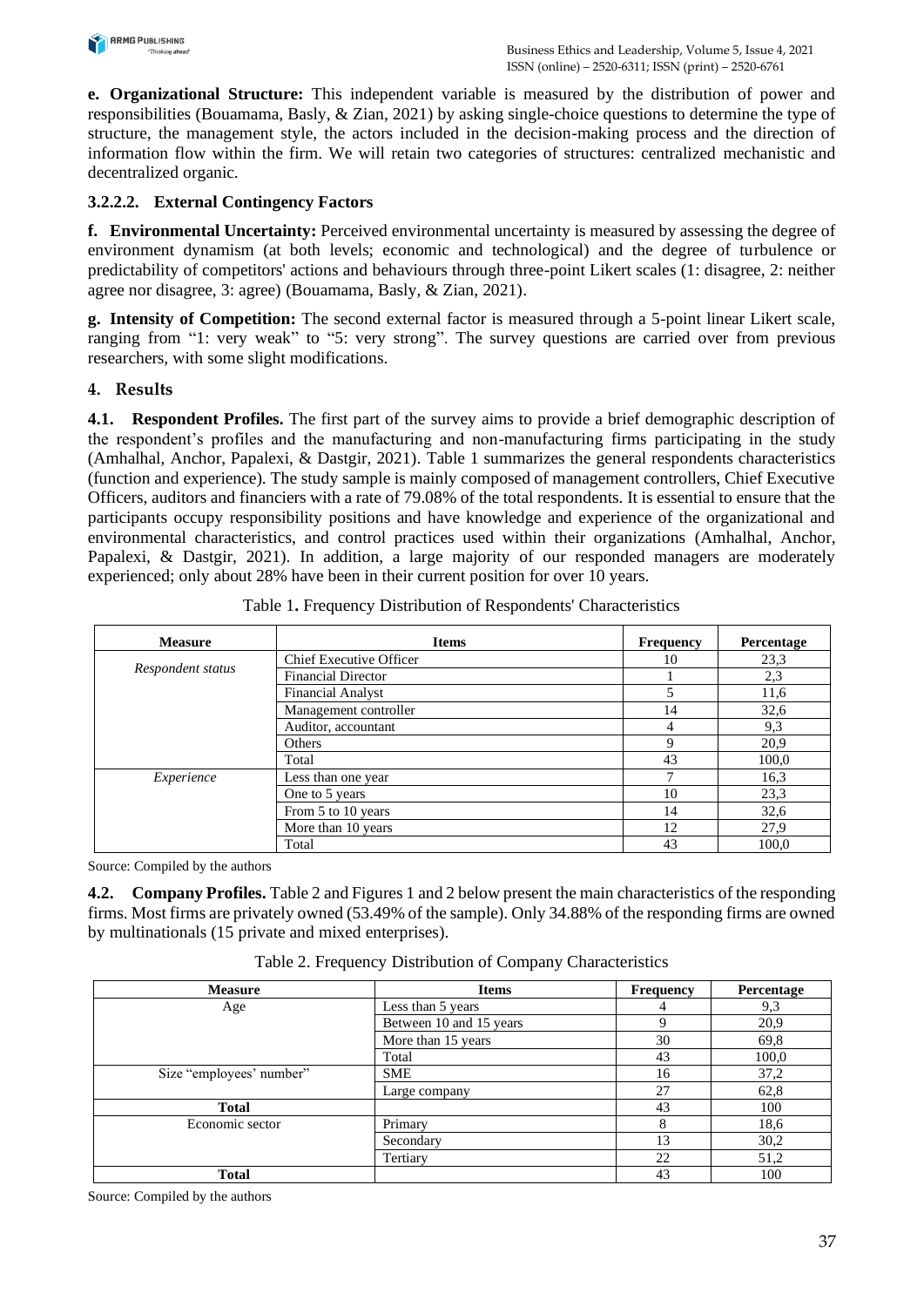





Source: Compiled by the authors



**Figure 2. Company's Foreign Ownership**

Source: Compiled by the authors

Nearly 63% of the sample are large firms, and 37.2% are small or medium-sized (Costantini, Landi, & Bonazzi, 2020; Rherib, El Amili, & Baba El Khourchi, 2021). We found that 69.8% of the sample companies have been established for more than 15 years. A company's age and seniority give us a vision of its ability to survive and its position in its life cycle. A critical or start-up phase of its activity. In terms of industry type (Table 2 and Figure 3). 51.2% of sample companies operate in the tertiary economic sector, i.e., the service industry, such as banking companies with 20.93% and telecommunications companies with 11.63%. The second most important economic sector is the secondary sector, with 30.2% combining construction and food industries. Finally comes the primary sector with 18.6% of the sample, of which 13.95% of companies operate in the sector of hydrocarbons, energy, and mining.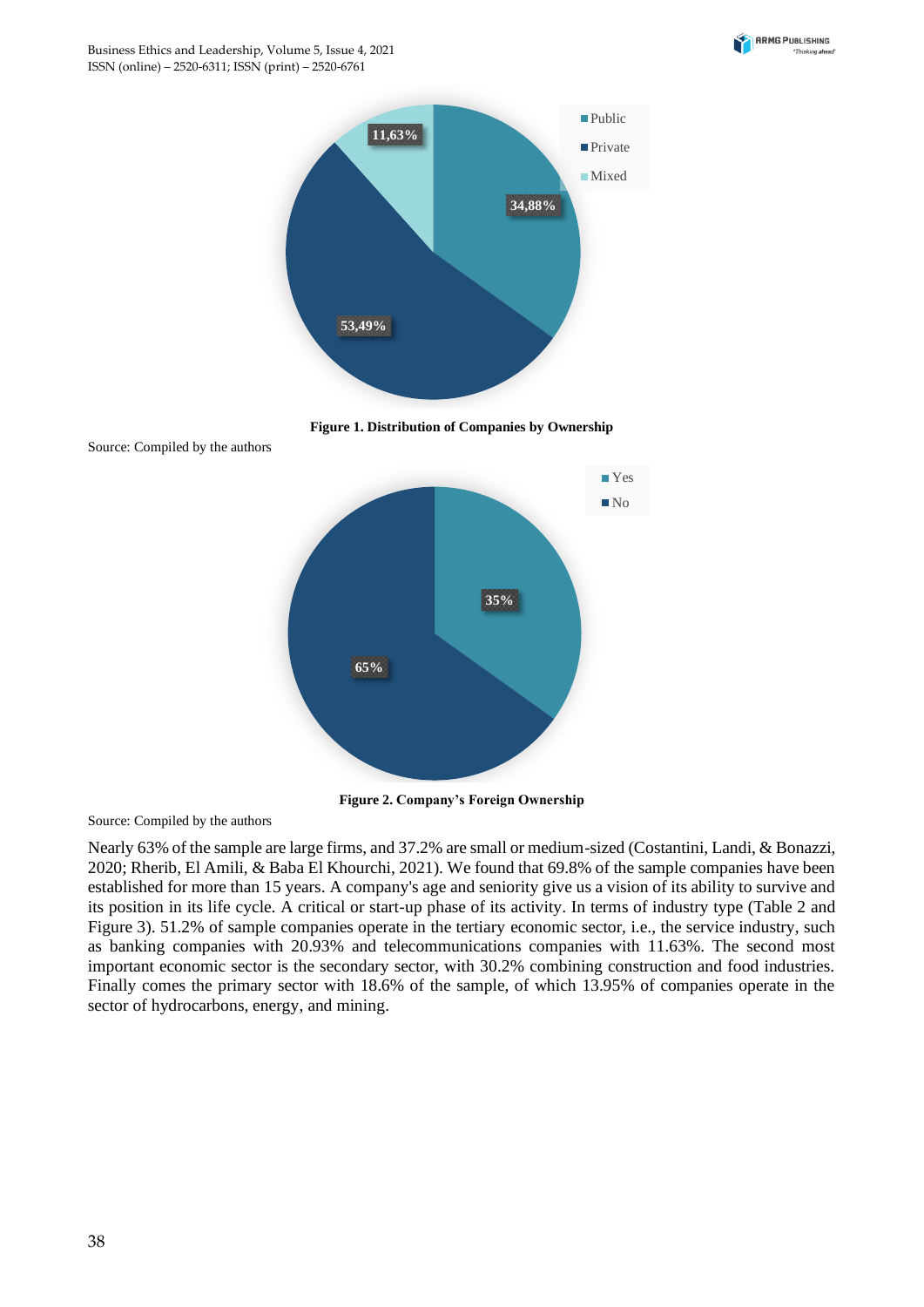

Business Ethics and Leadership, Volume 5, Issue 4, 2021 ISSN (online) – 2520-6311; ISSN (print) – 2520-6761



**Figure 3. Distribution of Companies by Industry Type**

Source: Compiled by the authors

**4.3. Degree of Use of BSC Indicators.** From table 3 we can observe that 55.8% of the companies do not use the balanced scorecard as a performance management tool.

| <b>Measure</b> | <b>Items</b> | <b>Frequency</b> | (9/0) |
|----------------|--------------|------------------|-------|
| <b>BSC</b> use | Yes          | 19               | 44.2  |
|                | No           | 24               | 55,8  |
|                | <b>Total</b> | 43               | 100,0 |

Table 3. Description of balanced scorecard use

Source: Compiled by the authors

As Table 4 shows, 74.5% of companies use financial indicators in their performance measurement system, while 67.2% of companies highly use customer performance indicators. As for the degree of use of BSC indicators, Table 5 shows the average score for this variable. The results of Tables 4 and 5 show that financial managers and controllers of our economic enterprises do not equally use the four dimensions of the balanced scorecard. The BSCs implemented by the sample's companies are moderately balanced.

|                                                         | % of enterprises               |                         |                                     |                               |  |  |
|---------------------------------------------------------|--------------------------------|-------------------------|-------------------------------------|-------------------------------|--|--|
| Degree of BSC use<br>(Indicators evaluated on 3 points) | Financial<br><b>Indicators</b> | Customer<br>performance | <b>Internal</b><br><b>Processes</b> | <b>Learning and</b><br>Growth |  |  |
| Low                                                     |                                | 14,0                    |                                     |                               |  |  |
| Medium                                                  | 20,9                           | 18,6                    | 27.9                                | 25,6                          |  |  |
| High                                                    | 74,5                           | 67,2                    | 65,1                                | 62,8                          |  |  |
| Total                                                   | 100                            | 100                     | 100                                 | 100                           |  |  |

Table 4. Degree of Use of Financial and Non-Financial Indicators

Source: Compiled by the authors

Furthermore, 65.1% of the respondents acknowledge having a high use of process indicators and then comes the learning and growth indicators by only 62.8% of the responses; it appears that these are lower than those concerning financial indicators.

| Table 5. Average Scores of the Four Axes of the Balanced Scorecard |  |
|--------------------------------------------------------------------|--|
|--------------------------------------------------------------------|--|

| Variables                                       | N  | Min | Max | Mean  | <b>Standard</b><br>deviation |
|-------------------------------------------------|----|-----|-----|-------|------------------------------|
| Degree of use of Financial Indicators           | 43 |     |     | 2.68  | .47114                       |
| Degree of use of Customer Indicators            | 43 |     |     | 2.60  | .53083                       |
| Degree of use of Internal Processes             | 43 |     |     | 2.58  | .51351                       |
| Degree of use of Learning and Growth Indicators | 43 |     |     | 2.50  | .52135                       |
| Degree of use of BSC indicators                 | 43 |     | 12  | 10.36 |                              |

Source: Compiled by the authors

Table 5 shows the average scores for the four performance areas. With an average score of 2.68, financial indicators are the most used indicators. Customer performance and internal process indicators follow this. Finally, the overall average score for learning and growth indicators is the lowest (2.50). These indicators are therefore not widely used in the balanced scorecards of Algerian economic enterprises. It is confirmed by the fact that almost 37.3% of managers acknowledge using these indicators marginally (low or average use) (Table 4). To summarize, our sample's companies' most used performance measures relate to financial aspects, followed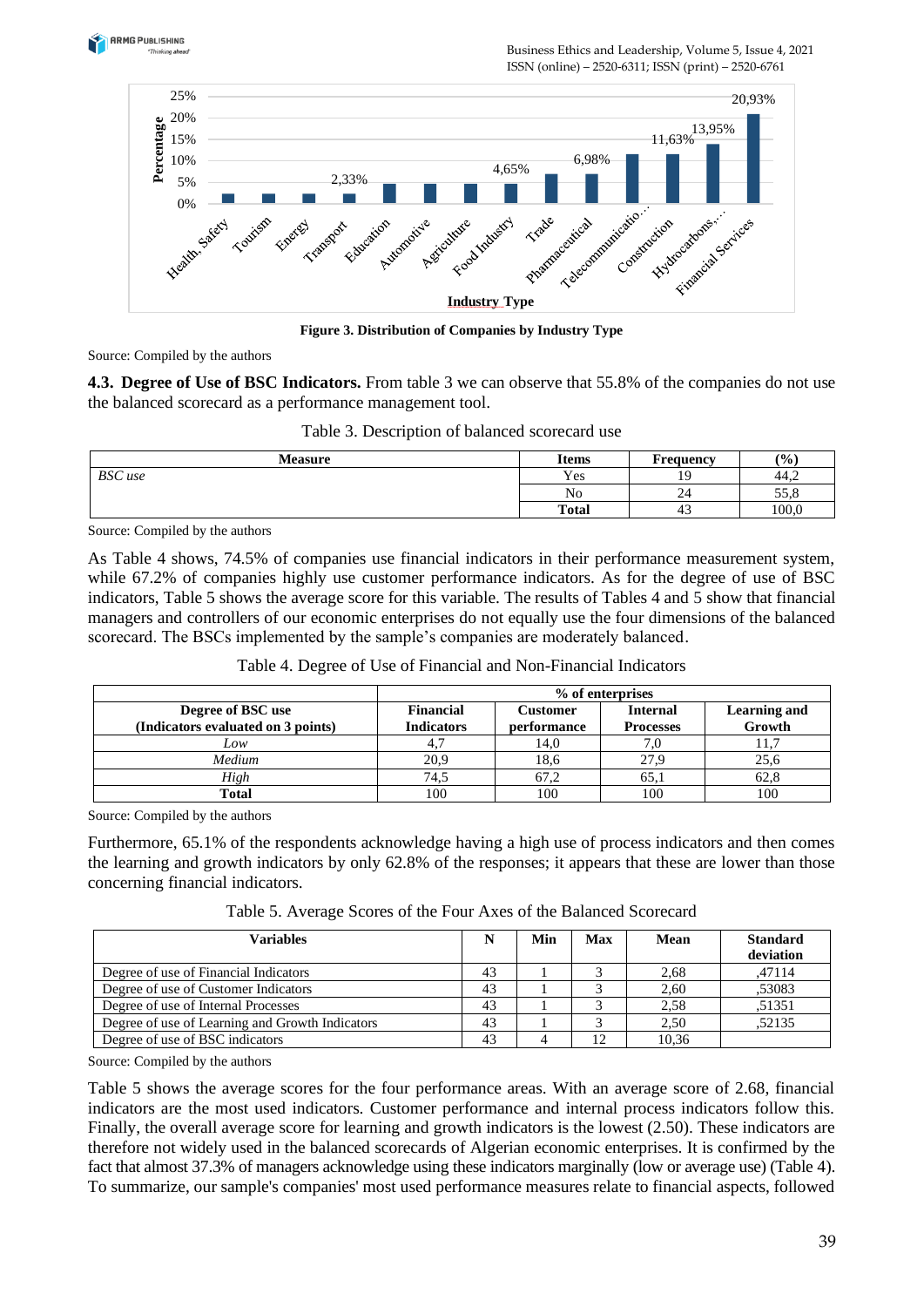by customer performance aspects. In addition, learning and growth indicators have the lowest use in our enterprises' dashboards.

**4.4. Strategy Type.** The table below indicates the strategy type adopted by the studied companies, whether it is differentiation or cost domination strategy. The results of the same table show that the differentiation strategy is the most common one with 67.4% of the sample.

| Measure       | <b>Items</b>             | . .          | (9/0)                 |
|---------------|--------------------------|--------------|-----------------------|
| Strategy type | Differentiation          | 29           | $\sim$<br>67.4        |
|               | Cost domination strategy | <sup>4</sup> | $\sim$ $\sim$<br>34.0 |
|               | <b>Total</b>             | -45          | 100.0                 |

|  | Table 6. Description of the Strategy Type Adopted by the Companies |  |  |  |
|--|--------------------------------------------------------------------|--|--|--|
|  |                                                                    |  |  |  |

Source: Compiled by the authors

| <b>Strategy type</b><br>(Indicators evaluated on 3 points) | <b>Differentiation</b> |               | <b>Cost domination</b> |               |
|------------------------------------------------------------|------------------------|---------------|------------------------|---------------|
| <b>Degree</b>                                              |                        | $\frac{1}{2}$ |                        | $\frac{1}{2}$ |
| Low                                                        |                        | 16,3          |                        |               |
| Medium                                                     |                        | 25,6          |                        | 32,6          |
| High                                                       |                        | 58.1          |                        | 39,5          |
| Total                                                      |                        | 100           |                        | 100           |

Table 7. Distribution of Companies by Strategy Type

Source: Compiled by the authors

According to Table 7, the differentiation strategy is strongly followed by our sample (58.1%). Most companies provide quality products or services, respect delivery times and adapt them to customers' expectations to differentiate themselves from their competitors through the quality, availability and uniqueness of the products or services offered.

**4.5. Organisational Structure.** The following table (Table 8) indicates that more than half of the companies (56.1%) adopt a centralized organizational structure following hierarchical or functional structures. The most common management style is directive or persuasive. In contrast, 43.9% of the companies follow a decentralized structure by adopting more autonomous and flexible organizations such as divisional structure, delegative and participative management styles. The results in the same table are also affected by the actors' involvement in the decision-making process and the information flow within the company. We note that decision-making is centralized in 53.5% of companies and is mainly taken by the highest management level. The same applies to the information flow, where 74.4% of companies generally have a top-down approach.

| <b>Measure</b>   | <b>Items</b>  | Frequency (n)             | Percentage $(\% )$ |
|------------------|---------------|---------------------------|--------------------|
| Sturcture type   | Centralised   | 23                        | 56,1               |
|                  | Decentralised | 18                        | 43,9               |
|                  | Total         | $41$ (missing values = 2) | 100,0              |
| Decision-making  | Centralised   | 23                        | 53,5               |
|                  | Decentralised | 20                        | 46,5               |
|                  | Total         | 43                        | 100                |
| Information flow | Centralised   | 32                        | 74,4               |
|                  | Decentralised |                           | 25,6               |
|                  | Total         | 43                        | 100                |

Table 8. Description of the Organisational Structure Type

Source: Compiled by the authors

#### **4.6. Environmental Uncertainty**

Table 9. Degree of Environmental Uncertainty

| <b>Environmental uncertainty</b><br>(Indicators evaluated on 3 points) | <b>Dynamism</b> |      |    | <b>Turbulence</b> |
|------------------------------------------------------------------------|-----------------|------|----|-------------------|
| Degree                                                                 | n(%             |      |    | n(%               |
| Low                                                                    |                 |      |    | 25,6              |
| Medium                                                                 |                 | 44.2 |    | 46.5              |
| High<br>Total                                                          |                 | 44,2 |    | 28                |
|                                                                        |                 | 100  | 43 | 100               |

Source: Compiled by the authors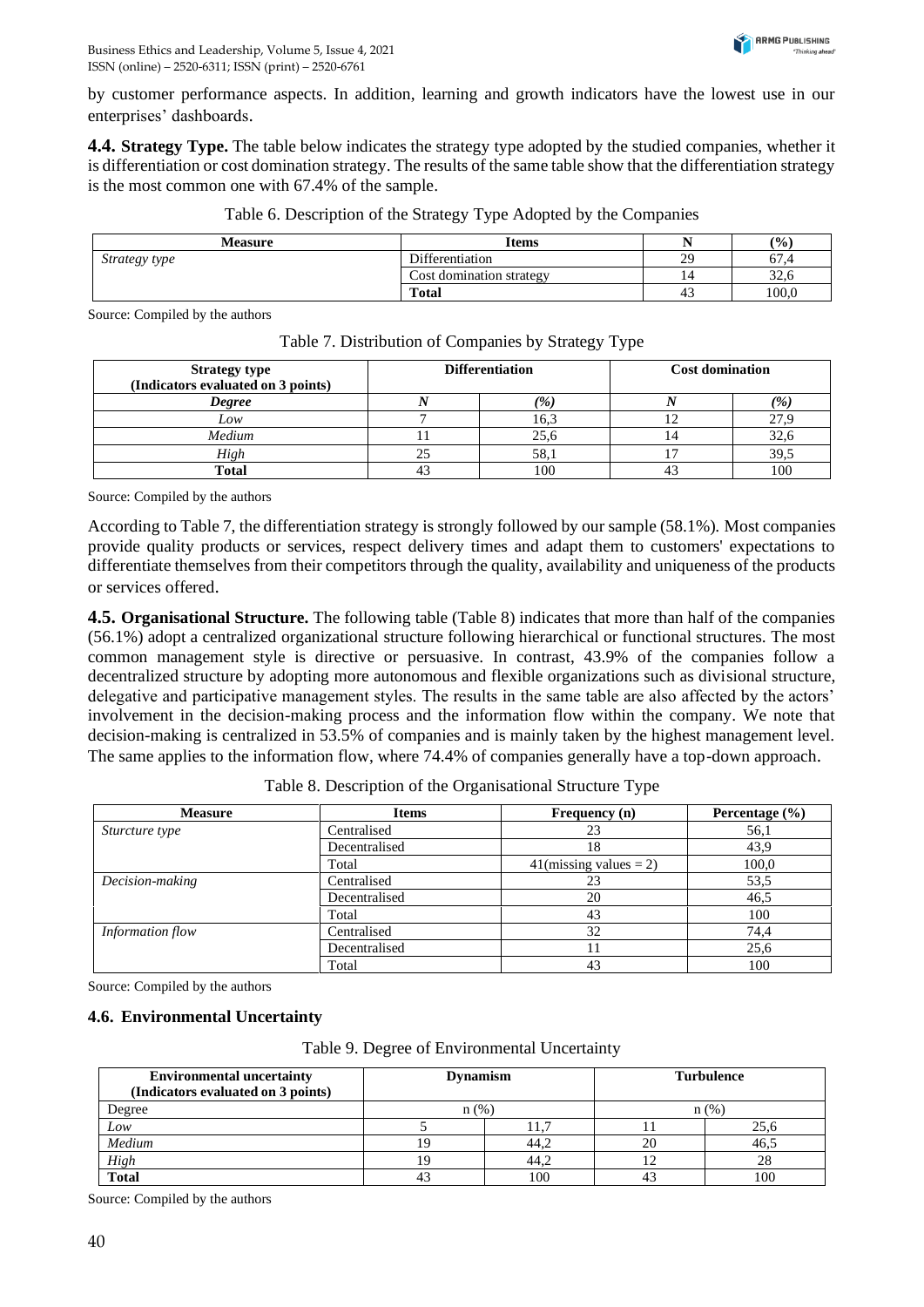

According to the table above, the perceived environmental uncertainty (dynamism and turbulence), is considered medium to high by most respondents. Their companies operate in a changing, competitive, and threatening environment.

**4.7. Competition Intensity.** The degree of competition among the sample's companies is very strong or strong in 69.7% of them. By crossing industry with competition intensity, it was found that the financial and the oil and gas sector are more competitive than the other sectors mentioned above.

| <b>Competition intensity</b><br>(Indicators evaluated on 5 points) | <b>Frequency</b><br>(n) | Percentage $(\% )$ | Mean | <b>Standard deviation</b> |
|--------------------------------------------------------------------|-------------------------|--------------------|------|---------------------------|
| Very low                                                           |                         |                    | 3.93 | 1.142                     |
| Low                                                                |                         |                    |      |                           |
| Neither low nor not low                                            |                         | 18,6               |      |                           |
| <i>Strong</i>                                                      |                         | 30,2               |      |                           |
| Very strong                                                        |                         | 39,5               |      |                           |
| Total                                                              |                         | 100                |      |                           |

Table 10. Degree of Companies' Competition

Source: Compiled by the authors

**4.8. Results of the Bivariate Analysis.** To test the relationships between the two main groups of contingency factors and the balanced scorecard adoption, correlations between our seven explanatory variables (internal variables: size, age, strategy, foreign ownership, organizational structure; external variables: environmental uncertainty and competitive intensity) and the four axes of the balanced scorecard are therefore calculated (Bouamama, Basly, & Zian, 2021). Table 11 summarizes the results of the correlation analysis (PEARSON's correlation coefficient), which seeks to measure the direction and strength (Bouamama, Basly, & Zian, 2021) that exist between our pairs of dependent and independent variables. Size, age, strategy type, competition and uncertainty of the environment have a significant relationship with the balanced scorecard indicators' diversity. In contrast, company ownership and type of organizational structure have no impact on adopting various indicators. For differentiation strategy, it appears to be positively correlated with all four types of BSC indicators. It should be noted that this relationship is very strong for customer indicators ( $r = 0.795$ ;  $p < 0.01$ ), followed by internal process indicators ( $r = 0.528$ ;  $p < 0.01$ ), which are non-financial indicators.

Therefore, although the managers interviewed use financial indicators more frequently (Table 5), differentiation strategy tends to push them to use non-financial indicators more often. We can explain these results through the questionnaire answers. They show that companies that adopt a differentiation strategy tend to present favourable services and product offers for their customers (reducing and respecting delivery times, improving work processes, presenting quality products and ensuring their availability, meeting customers' expectations, etc.). Moreover, the strategy of cost dominance is also positively correlated with three types of balanced scorecard indicators and shows no relationship with the learning and growth indicators ( $r = 0.282$ ;  $p >$ 0.05). It can be explained by the lack of investment in infrastructure and human capital development, which are sources of appropriation of competitive advantage. The relationship between age and BSC adoption is significant. Age is positively correlated with three types of BSC indicators; financial indicators ( $r = 0.333$ ;  $p > 0.05$ ), internal processes ( $r = 0.325$ ;  $p > 0.05$ ) and learning and growth ( $r = 0.330$ ;  $p > 0.05$ ). The older the company, the more likely it is to use financial, internal process and organizational learning indicators. However, age does not seem to affect the adoption of customer indicators.

|                 |                             | Degree of BSC                  |                                       |                              |                               |  |  |
|-----------------|-----------------------------|--------------------------------|---------------------------------------|------------------------------|-------------------------------|--|--|
|                 | <b>Contingency factors</b>  | Financial<br><b>Indicators</b> | <b>Customer</b><br><b>Performance</b> | <b>Internal</b><br>processes | <b>Learning and</b><br>Growth |  |  |
|                 | Size                        | $0.301*$                       | 0,121                                 | 0,262                        | 0,037                         |  |  |
|                 | Age                         | $0.333*$                       | 0,265                                 | $0.325*$                     | $0.330*$                      |  |  |
|                 | Foreign ownership           | $-0.150$                       | 0,037                                 | $-0,176$                     | $-0.105$                      |  |  |
|                 | Organizational<br>structure | 0,146                          | 0,218                                 | 0,078                        | 0,096                         |  |  |
| <b>Strategy</b> | Differentiation             | $0.480**$                      | $0.795**$                             | $0.528**$                    | $0.477**$                     |  |  |
|                 | Cost dominance              | $0.333*$                       | $0.500**$                             | $0.441*$                     | 0,282                         |  |  |
| Environmental   | Dynamism                    | 0,218                          | $0.351*$                              | $0.314*$                     | $0.365*$                      |  |  |
| uncertainty     | Turbulence                  | $0.309*$                       | 0,191                                 | $0.353*$                     | 0,288                         |  |  |
|                 | Competition intensity       | $0.515**$                      | $0.760**$                             | $0.644**$                    | $0.550**$                     |  |  |

Table 11. Correlation Results Between Contingency Factors and Use of BSC Indicators

*Notes: \*Coefficient is significant at 0.05 level; \*\* Coefficient is significant at 0.01 level* Source: Compiled by the authors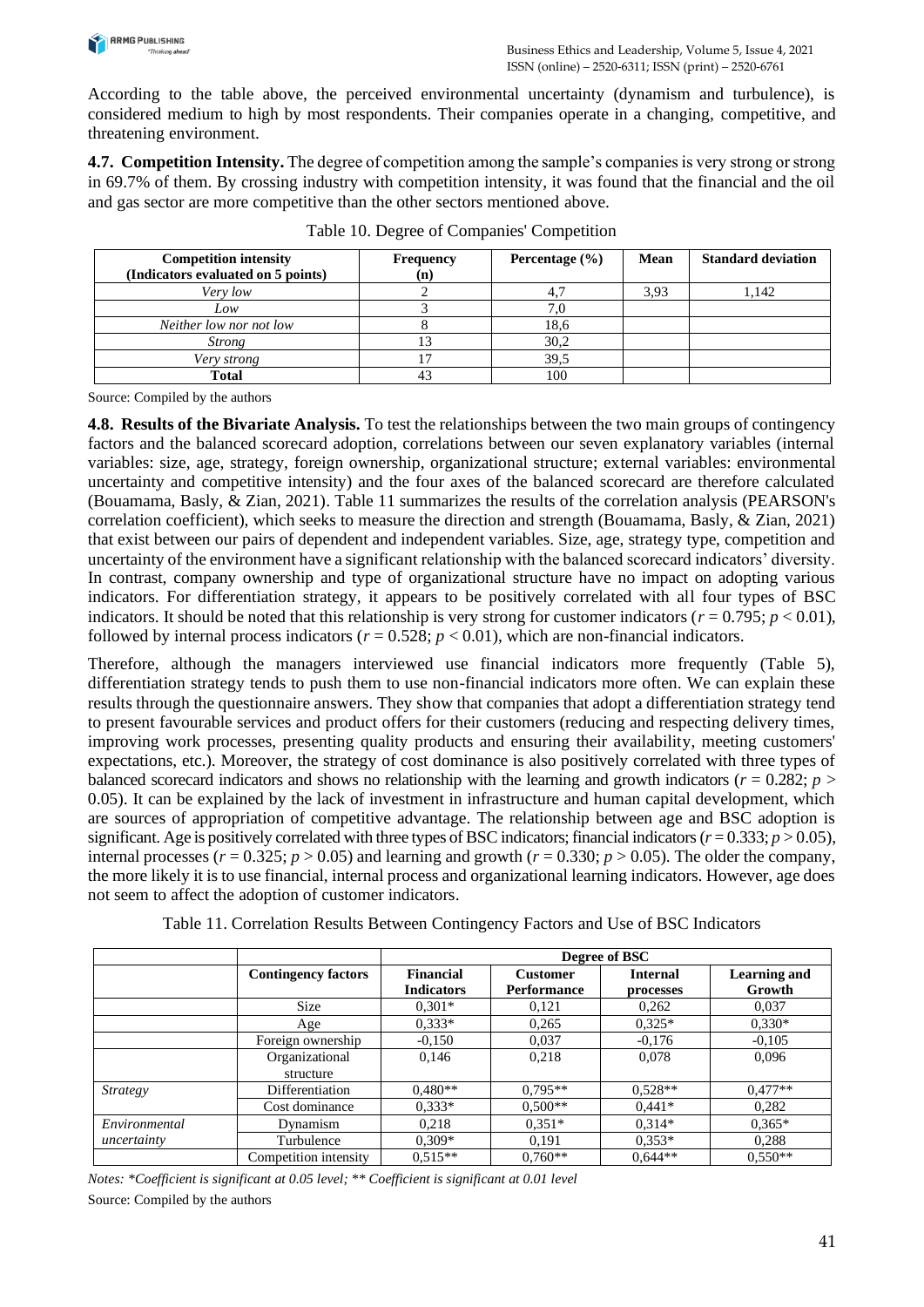In addition, competition intensity has a very strong positive relationship  $(0.5 < r < 1)$  with the dependent variable. The strongest correlation is between competition intensity and customer indicators ( $r = 0.760$ ;  $p < 0.01$ ). The implementation of the balanced BSC indicators increases with the company's product/service diversity and when the level of competition in the market is high. Environmental uncertainty appears to have a positive average linear relationship with the four indicator dimensions  $(0 < r < 0.5)$ . A fairly close relationship is found regarding the degree of environmental dynamism since the results show that this contingency factor is significantly correlated with three of the four BSC indicators: customer performance, internal processes, learning, and growth, which are again non-financial indicators. Companies in such an environment tend to change their marketing practices frequently and adopt new technologies to meet new needs and remain competitive. Turbulence is positively correlated with two indicators; internal processes ( $r = 0.353$ ;  $p < 0.05$ ) and financial  $(r = 0.309; p < 0.05)$  (Table 11). On the one hand, companies operating in a turbulent environment fluctuate their sales volumes annually to increase market share and brand awareness. On the other hand, they reduce costs and improve work efficiency to increase profits.

According to Table 11, company size has no significant impact on the degree of customer indicators' integration, internal process indicators and learning and growth indicators ( $p > 0.05$ ). These variables are independent of the company size, whether it is small, medium or large. In contrast, the degree of integration of financial indicators variable has a significant relationship with the company size  $(r = 0.301; p < 0.05)$ . Therefore, the larger the size of the company, the more it tends to balance its dashboards by integrating financial indicators. These results demonstrate the importance of the presence of financial information in our sample, such as having measures indicating return on capital employed. Finally, contrary to our expectations, the company's foreign ownership as well as the type of organisational structure seem to have no significant relationship with the degree of use of the four BSC indicators,  $(p > 0.05)$ . Therefore, the influence of these variables on the variety of BSC indicators is not established.

**4.9. Correlation Matrix.** A correlation matrix and the VIF indices are presented in Table 12. The correlation matrix does not show strong correlations between all explanatory variables. However, in the same table we find significant correlation relationships between 8 pairs of variables. According to that table, competition intensity appears to have positive and significant relationships with three other variables. The first strongest correlation is observed with differentiation strategy ( $r = 0.941$ ;  $p < 0.05$ ). This correlation is both strong (*r* is very close to 1) and positive. This implies that the more intense the competition, the more firms adopt a differentiation strategy and vice versa. The second strongest correlation is observed between competition intensity and environmental uncertainty  $(r = 0.574; p < 0.05)$ . The more the environment is uncertain, turbulent and dynamic, the more the rivalry between competitors becomes intense and vice versa. Then, comes competition intensity and cost dominance strategy who have a positive and significant relationship ( $r = 0.542$ ;  $p < 0.05$ ).

Differentiation strategy also has positively significant relationships with three other explanatory variables. The first combination is with intensity of competition who is already discussed. The second significant combination is with cost dominance strategy. They have a positive linear relationship ( $r = 0.470$ ;  $p < 0.05$ ). Firms can differentiate themselves from competition by either adopting a top-down differentiation strategy, i.e., presenting higher quality products/services at a higher price or they adopt a bottom-up differentiation strategy, which implies a less comprehensive but low-cost offer. The latter one is compatible with strategy of cost domination. Third, we have the differentiation strategy who has a positive and significant relationship with environmental uncertainty ( $r = 0.415$ ;  $p < 0.05$ ).

We also cite the relationships of environmental uncertainty with cost dominance strategy and foreign ownership. Environmental uncertainty has a significant relationship with cost dominance strategy ( $r = 0.277$ ;  $p < 0.05$ ). The last pair of variables (uncertainty and foreign ownership) has a negative linear relationship (*r* = - 0.381; *p* < 0.01). A company belonging to a multinational group implies operating in a global market that is characterised by complexity, uncertainty and threatening, unpredictable and new environmental changes. The negative relationship means that the more uncertain the environment is, the more companies are limited to local or known markets. Finally, age has a positive and average linear relationship with both cost dominance strategy  $(r = 0.349; p < 0.05)$  and firm size  $(r = 0.385; p < 0.05)$ . Furthermore, since all VIF (Variance Inflation Factor) values are less than 1.8, multicollinearity is not a problem in our regression model.

Table 12 also shows significant correlation relationships between some of the explanatory variables and the degree of use of the four axes of the balanced scorecard. The strongest positive correlations  $(+0.5 < r < +1)$ are observed between competition intensity, differentiation strategy and the dependent variable at a value of  $(r = 0.748; p < 0.01)$  and  $(r = 0.691; p < 0.01)$ . The positive and average linear relationship  $(0 < r < +0.5)$  is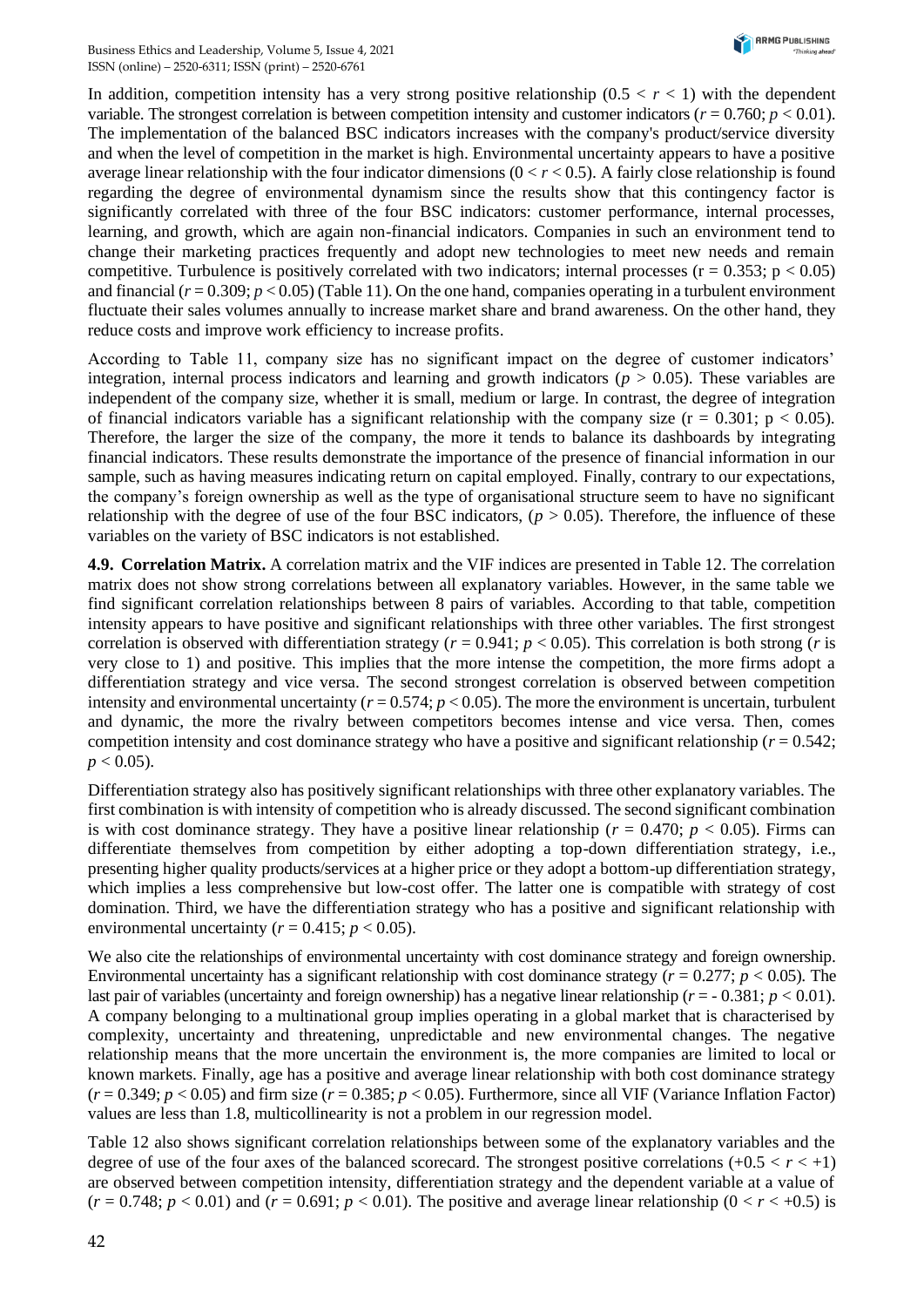

also found between cost dominance strategy  $(r = 0.471; p < 0.01)$ , environmental uncertainty  $(r = 0.444; p < 0.01)$ , size  $(r = 0.377; p < 0.01)$  and the degree of use of the balanced scorecard indicators. To test the influence of contingency factors on degree of use of balanced scorecard indicators, a multiple regression is conducted. In our model,  $R^2 = 0.645$ , adjusted  $R^2 = 0.608$  which means that the explanatory variables explain 64.5% of the dependent variable (total variance), namely, the degree of use of the balanced scorecard indicators. Furthermore, we have  $F(4.38) = 17.27$ ;  $p < 0.001$ . We can conclude that our regression model is highly significant. The results of the regression analysis are presented in Table 12.

| <b>Variables</b>             |            | $\mathbf{2}$ | 3        | 4         | 5          | o         |       | 8         | 9    | <b>VIF</b> |
|------------------------------|------------|--------------|----------|-----------|------------|-----------|-------|-----------|------|------------|
| 1. Degree of use of BSC      | 1.000      |              |          |           |            |           |       |           |      |            |
| indicators                   |            |              |          |           |            |           |       |           |      |            |
| 2. Size                      | 0.214      | 1.000        |          |           |            |           |       |           |      |            |
| $3. \text{Age}$              | $0.377*$   | $0.385*$     | .000     |           |            |           |       |           |      | 1.072      |
| 4. Foreign ownership         | $-0.116$   | $-0.160$     | $-0.072$ | 1.000     |            |           |       |           |      |            |
| 5. Differentiation strategy  | $0.691**$  | 0.009        | 0.225    | $-0.063$  | 1.000      |           |       |           |      | 1.003      |
| 6. Cost dominance strategy   | $0.471***$ | 0.026        | $0.349*$ | $-0.129$  | $0.470**$  | 1.000     |       |           |      |            |
| 7. Organizational structure  | $-0.123$   | 0.195        | 0.229    | 0.103     | $-0.129$   | $-0.082$  | 000.1 |           |      |            |
| 8. Environmental uncertainty | $0.444***$ | 0.062        | 0.206    | $-0.381*$ | $0.415***$ | $0.277**$ | 0.083 | 1.000     |      | 1.504      |
| 9. Competition intensity     | $0.748***$ | 0.034        | 0.242    | $-0.140$  | $0.941**$  | $0.542**$ | 0.188 | $0.574**$ | 1.00 | 1.529      |

#### Table 12. Correlation Matrix

*Notes: \*Coefficient is significant at 0.05 level; \*\*Coefficient is significant at 0.01 level* Source: Compiled by the authors

**4.10. Multiple Regression Results.** According to the results of the previous bivariate analysis, size, foreign ownership and organisational structure do not seem to have an impact on the degree of use of balanced scorecard indicators and are therefore excluded from the regression analysis. From the four explanatory variables retained in the multiple regression model (Table 13), only age, strategy and competitive intensity are significant  $(p < 0.05)$ . Contrary to our expectations, environment uncertainty does not have a significant impact on the degree of use of BSC indicators.

Table 13. Regression Model (Degree of Use of BSC Indicators)

| <b>Explanatory variables</b>    | $\beta$ (Beta) Coefficients |         | Student t | Sig       |
|---------------------------------|-----------------------------|---------|-----------|-----------|
| R                               |                             | 0,803   |           |           |
| $R^2$ ajusté                    |                             | 0,645   |           |           |
| $\mathbb{R}^2$                  |                             | 0,608   |           |           |
| Erreur standard de l'estimation |                             | 0,26455 |           |           |
| Constant                        |                             |         | 2,370     | 0,023     |
| Age                             | 0,217                       |         | 2,168     | $0.036**$ |
| Strategy                        | $-0,213$                    |         | $-2,199$  | $0,034**$ |
| Environmental uncertainty       | 0,008                       |         | 0,067     | 0,947     |
| Competition intensity           | 0,692                       |         | 5,793     | $0.000*$  |
| $n=43$                          |                             |         |           |           |

*Notes: \*Coefficient is significant at 0.001 level; \*\* Coefficient is significant at 0.05 level*

Source: Compiled by the authors

The results show that the factor with the most substantial effect ( $\beta = 0.692$ ) is competition intensity. It has a positive impact on the degree of use of the BSC indicators  $(t = 5.793; p < 0.001)$ , i.e., firms operating in a highly competitive environment are likely to use the four balanced scorecard performance indicators more effectively and in a more balanced manner. According to Hoang, Dinh, Tran, and Nguy (2018), BSC companies operate in competitive markets and face strong competitive pressure. Company age has the second strongest effect on the degree of balanced scorecard adoption ( $\beta = 0.217$ ). However, this effect is negligible. The older the company, the more it seeks to balance its scorecards. Finally, differentiation strategy has a weak and negative impact on the dependent variable ( $\beta$  = -0.213). On the other hand, unexpectedly, we found no support for the hypothesized relationship between environmental uncertainty and the degree of use of balanced scorecard indicators according to correlation matrix results (Table 12). Therefore, environmental uncertainty does not influence our dependent variable.

#### **5. Discussion**

This research responds to the literature calls for further analysis of the impact of contingency factors on the degree of balanced scorecards adoption (Bouamama, Basly, & Zian, 2021). Our results show the existence of causal relationships between specific factors related to the internal context of the firm: size, age, foreign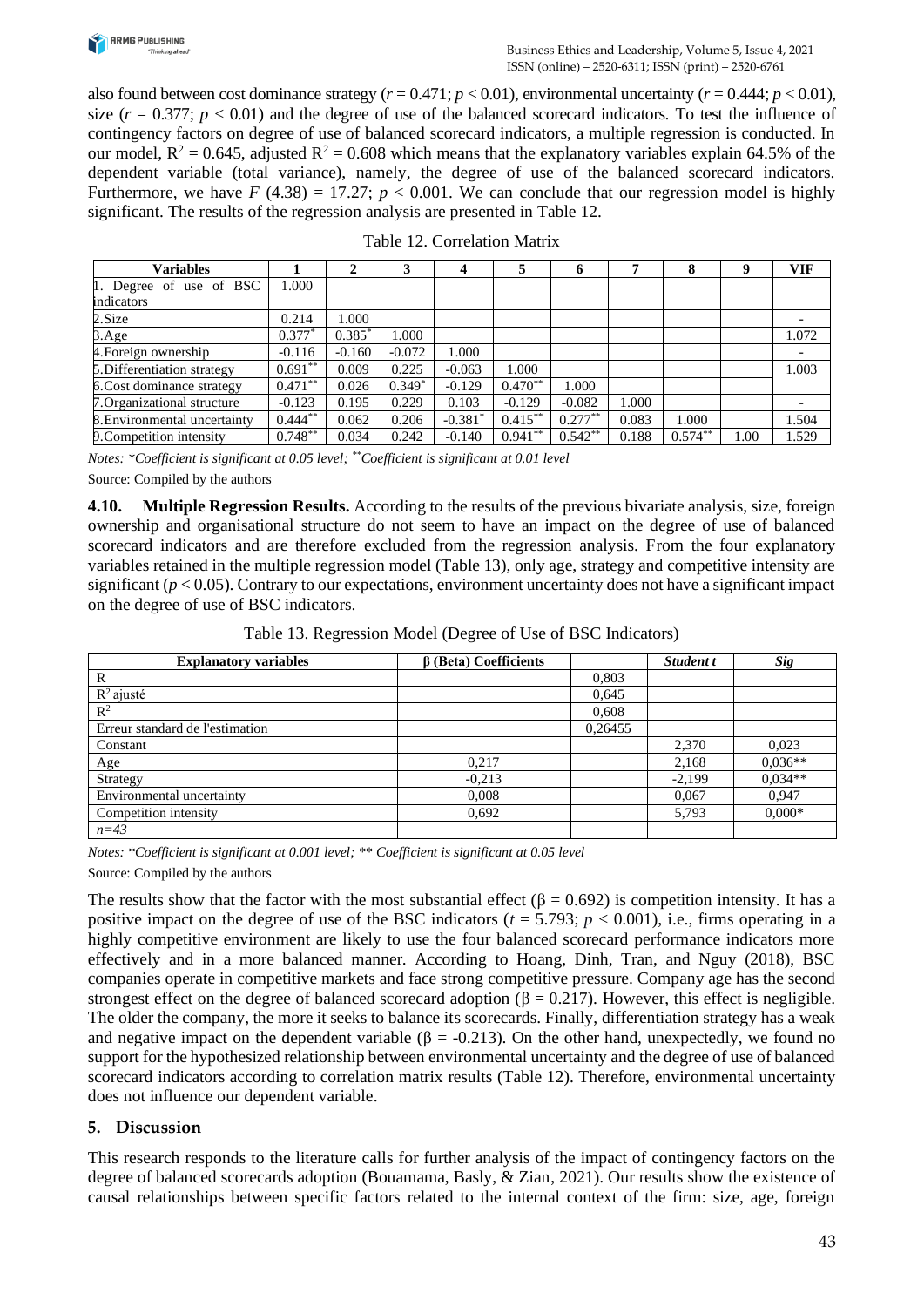ownership, strategy and organizational structure and certain external factors: uncertainty of the environment and intensity of competition. According to the results of Bouamama, Basly and Zian (2021), François-Xavier, Noe and Souaibou (2021), Rherib, El Amili and Baba El Khourchi (2021), we found that the use of financial indicators is dominant in the balanced scorecards of our Algerian economic enterprises. Customer and internal process indicators are used to a lesser extent. However, the learning and growth dimension is the least used by these same companies. Although the balanced scorecard is one of the most effective tools in the management control and performance measurement field (Costantini, Landi, & Bonazzi, 2020), 55.8% of our sample's companies do not use this tool. These results are consistent with previous research of the same authors, which shows a relatively low use of the balanced scorecard. The percentage of companies that have adopted the BSC as a business management tool in this survey is 44.2% (Table 13), which, without being particularly negative, is lower in less developed countries (Ibid.).

Using correlation analysis, we found a positive effect of three internal contingency factors (initially five factors) on the diversity of the balanced scorecard indicators: size, age, and strategy type (differentiation and cost domination). As for the external factors, environmental uncertainty and competition intensity are also significantly related to the multi-dimensionality of the BSC indicators. The positive and significant effect of size on the variety of balanced scorecard indicators is also observed in the studies of François-Xavier, Noe and Souaibou (2021) and Rherib, El Amili and Baba El Khourchi (2021). It is interesting to note that, in our analyses, this relationship is significant only with financial indicators, contrary to the results of the previous authors, which show that there is a meaningful relationship between size and the other three non-financial indicators of the balanced scorecard, i.e., customer performance, internal processes and learning and growth.

Furthermore, enterprise age is significantly correlated with three types of indicators (financial, internal processes, learning and growth), contrary to the findings of François-Xavier, Noe and Souaibou (2021) and Rherib, El Amili and Baba El Khourchi (2021) who state that there is no significant relationship between the firm age and the use of diversified indicators. Differentiation strategy is positively related to all axes of the balanced scorecard. A powerful correlation of this factor is observed with customer indicators. Contrary to Bouamama, Basly and Zian (2021) results, foreign ownership and organizational structure do not seem to impact the four BSC axes' use significantly. These results are partly in line with our first and third hypotheses (H.a. and H.c*.*) concerning the impact of internal contingency factors on the use of BSC indicators (60% of the overall rate of the five internal factors).

Environmental uncertainty is moderately significant with the use of the four indicators of the balanced scorecard. This result is different from that of Bouamama, Basly and Zian (2021), who find that this variable impact on the variety of indicators used in the BSC is not established (Bouamama, Basly, & Zian, 2021). In our case, competition intensity is highly significant with the degree of use of the four types of indicators. These results are consistent with our second hypothesis, which indicates the significant impact between external factors and the degree of use of the balanced scorecard indicators. The results of the correlation matrix state that age, the two strategy types (differentiation and cost dominance), the environment uncertainty, and the competition intensity are significantly related to the degree of use of the balanced scorecard. While size, foreign ownership and organizational structure are not. These results are in line with those of Hoang, Dinh, Tran and Nguy (2018), in terms of a significant relationship between differentiation strategy, environmental uncertainty, competition intensity and the degree of BSC use and, those of Bouamama, Basly and Zian (2021), in terms of differentiation strategy only.

However, the decentralized structure seems to be significantly correlated with the degree of balanced scorecard adoption in the studies of the same others (Hoang, Dinh, Tran, & Nguy, 2018; Bouamama, Basly, & Zian, 2021), which is not the case for our results. Contrary to our results and those of Bouamama, Basly and Zian (2021), the company size seems to have a significant correlation with the integration of the four axes of the balanced scorecard, the studies of Sharma and Sharma (2020), Costantini, Landi, and Bonazzi (2020), Rherib, El Amili, and Baba El Khourchi (2021), and François-Xavier, Noe, and Souaibou (2021), conclude that the larger the size of the company, the more balanced are its scorecards (Sharma & Sharma, 2020; Costantini, Landi, & Bonazzi, 2020; Rherib, El Amili, & Baba El Khourchi, 2021; Francois-Xavier, Noe, & Souaibou , 2021). For enterprise age, it has a significant relationship with the degree of use of the balanced scorecard indicators. This finding is inconsistent with the results generally obtained in management control by Rherib, El Amili and Baba El Khourchi (2021) and by François-Xavier, Noe and Souaibou (2021). Finally, the result stating that foreign ownership is not correlated with the use of the balanced scorecard is contrary to the results of Sharma and Sharma (2020). Otherwise, Algerian firms whose foreign capital has a considerable importance in the ownership structure show a lower degree of balanced scorecard use and therefore, may not cohere and match the management and control system of the foreign parent entity (Sharma & Sharma, 2020).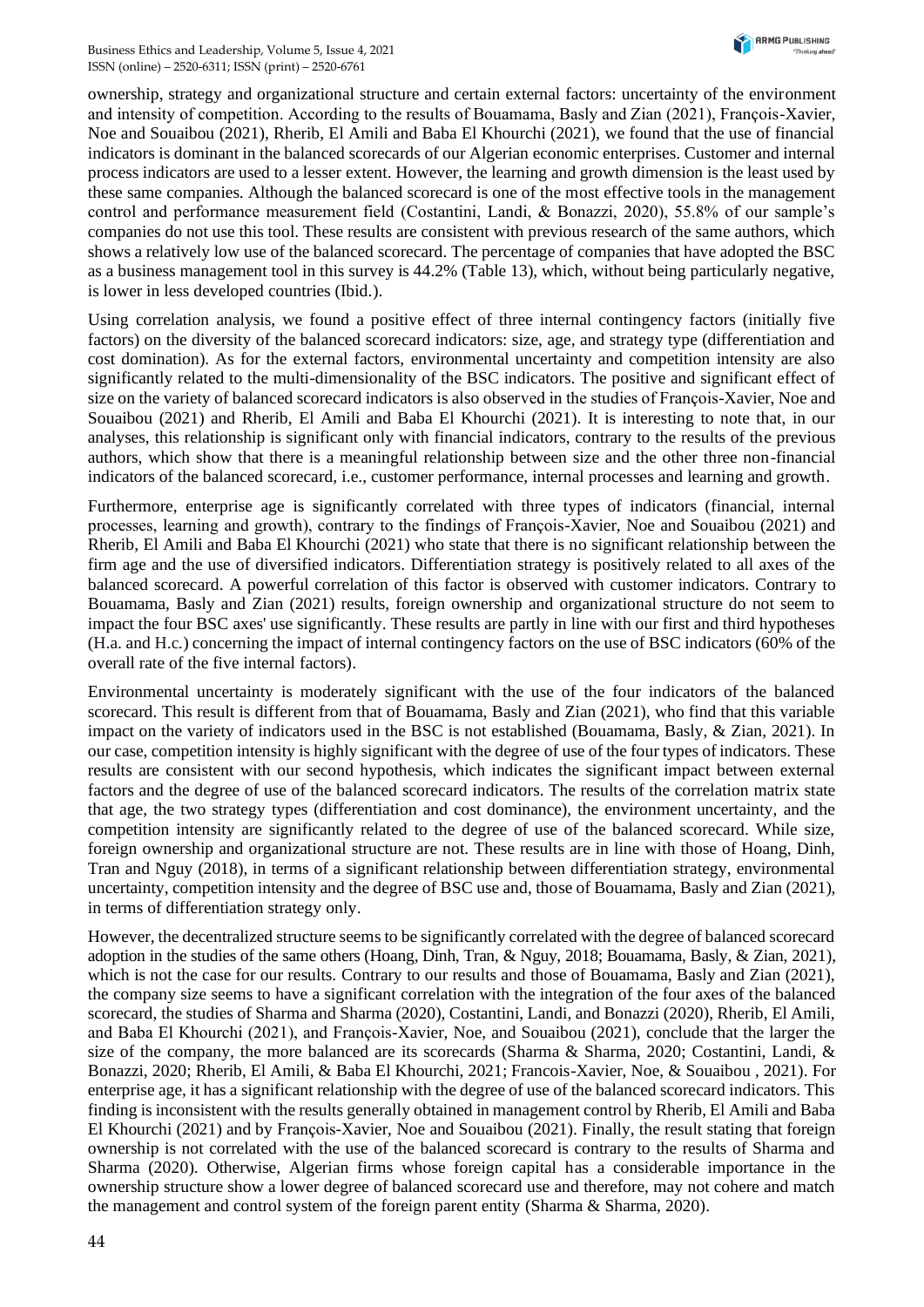

Furthermore, through multiple regression analyses, which are more appropriate for testing our hypotheses (Sharma & Sharma, 2020), and despite the numerous relationships between several factors and the dependent variable concluded in the correlation analysis, age, competition intensity, and differentiation strategy remain the only factors that are significantly associated with the degree of use of balanced scorecard indicators. In this context, Kaplan and Norton argued that the balanced scorecard approach is more appropriate when the level of competition in the market is high and when the adoption of differentiation strategy and age are greater (Hoang, Dinh, Tran, & Nguy, 2018). This finding is consistent with the results of Hoang, Dinh, Tran and Nguy (2018). The more competition is intense (competitive markets and facing highly competitive pressure), also, the more strategy has a differentiation orientation, the more companies tend to use multidimensional indicators related to the balanced scorecard (Ibid.). This result is consistent with the hypothesis stating that companies adapt their balanced scorecards to the degree of competition.

However, our regression model shows no impact of environmental uncertainty on the degree of balanced scorecard adoption (Table 13). This result is also consistent with the empirical study of Bouamama, Basly and Zian (2021), but inadequate with that of Hoang, Dinh, Tran and Nguy (2018). This result rejects our sixth hypothesis (*H.f.*) stating that companies adapt their balanced scorecards to the degree of environment uncertainty. After obtaining our results from the correlation analysis as well as the multiple regression analysis and after discussing and comparing them with the results of the literature review, we can therefore reject or validate our seven research hypotheses. The validation of the pre-established model is presented in Table 14.

| <b>Factors</b>                          | Financial               | <b>Hypothèses</b>                  | <b>Validation</b> |
|-----------------------------------------|-------------------------|------------------------------------|-------------------|
| Age<br>a.                               | <b>Indicators</b>       | H.a. Age has a significant effect  |                   |
|                                         |                         | on the degree of adoption of the   | Validated         |
|                                         |                         | balanced scorecard                 |                   |
| <b>Size</b><br>b.                       |                         | H.b. Size has a significant effect |                   |
|                                         |                         | on the degree of adoption of the   | Rejected          |
|                                         |                         | balanced scorecard                 |                   |
| <b>Strategy</b><br>c.                   |                         | H.c. Strategy has a significant    |                   |
|                                         |                         | effect on the degree of adoption   | Validated         |
|                                         | <b>Customer</b>         | of the balanced scorecard          |                   |
| <b>Foreign ownership</b><br>d.          | <b>Indicators</b>       | H.d. Foreign ownership has         |                   |
|                                         |                         | asignificant effect on the degree  | Rejected          |
|                                         |                         | of adoption of the balanced        |                   |
| The four axes of the balanced scorecard |                         | scorecard                          |                   |
| <b>Organisational structure</b><br>e.   |                         | H.e Organisational structure has   |                   |
|                                         |                         | a significant effect on the degree | Rejected          |
|                                         |                         | of adoption of the balanced        |                   |
|                                         |                         | scorecard                          |                   |
| f.<br><b>Environment uncertainty</b>    | <b>Internal Process</b> | H.f. Environment uncertainty       |                   |
|                                         | <b>Indicators</b>       | has a significant effect on the    | Rejected          |
|                                         |                         | degree of adoption of the          |                   |
|                                         |                         | balanced scorecard                 |                   |
| <b>Competition intensity</b><br>g.      |                         | H.g. Competition intensity has a   |                   |
|                                         |                         | significant effect on the degree   | Validated         |
|                                         |                         | of adoption of the balanced        |                   |
|                                         | <b>Learning and</b>     | scorecard                          |                   |
|                                         | Growth                  |                                    |                   |
|                                         | <b>Indicators</b>       |                                    |                   |

Table 14. Validation Model

Source: Compiled by the authors

## **6. Conclusion**

In the Algerian context, our research measures the degree of the balanced scorecard adoption impacted by a set of environmental and organizational contingency factors. It was found that nearly 56% of the studied companies do not have a balanced scorecard. Otherwise, the performance measurement systems of Algerian economic enterprises are still based on traditional (financial) measures despite the turbulence of their economic environment and the competition intensity. Financial managers and controllers of these companies do not often use diversified and multidimensional indicators or measures in their management control practices. A Balanced Scorecard is an integrative approach to managing organizations' performance (Makhloufi, Sadaoui, & Badi, 2021). An integrative approach seeks to translate the company's strategy and strategic objectives into operational objectives (Mamabolo & Kerrin, 2020). According to the study results, Algerian economic enterprises do not use the value of this innovative balanced scorecard approach. It can be explained by the culture that circulates in the environment of Algerian companies, especially their internal environment.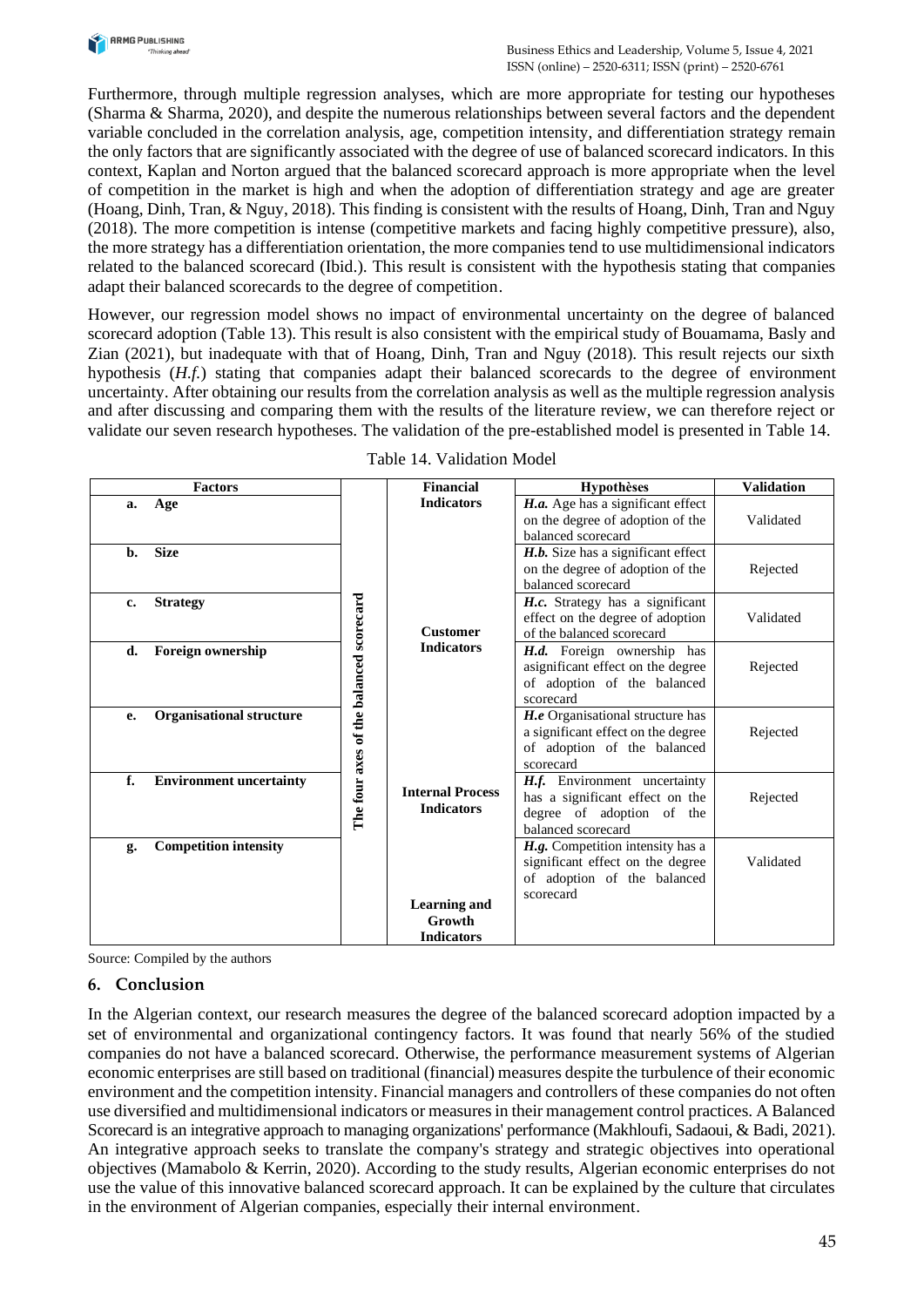According to the study's participants, their firms generally follow a centralized mechanistic structure. They have hierarchical or functional organizations characterized by bureaucracy, rigidity and poor information flow between stakeholders. Their most common management styles are directive or persuasive management. The sole involvement of senior management in the decision-making process, the slow of information flow between all organisational levels and the minimal focus on intangible assets and human capital development are contrary to the characteristics of comprehensive strategic management which tends to link strategic decisions to operational activities. Also, the correlation study's results show the existence of significant relationships of four contingency factors: age, company strategy, competition intensity and environmental uncertainty. Then, multiple regression allowed us to go further in our analysis and it is concluded that only three factors impact the degree of BSC adoption. These factors are age, differentiation strategy and competitive intensity.

Thus, we conclude that the balanced scorecard adoption increases with (1) the rivalry of firms in their markets, (2) the degree of diversity of products and services offered and, (3) the oldest and most mature firms are the most likely to use this tool. Our model is limited by excluding the effects of other essential contingency factors, such as organizational culture, corporate social responsibility, industry, computerization and others. However, limiting ourselves to a single country allows us to control the effects of local management practices. Also, we provide evidence of associations rather than concluding causality. Another limitation is the low representativeness of the sample, which may generate a bias risk. Despite this study's limitations, the main findings have potential implications for future research, particularly for researchers wishing to test the diversity in the use of the balanced scorecard across different industries and to explore its advantages and disadvantages.

**Author Contributions:** Conceptualization: Sara Aicha Amrani, Mehdi Bouchetara; data curation: Sara Aicha Amrani, Mehdi Bouchetara; formal analysis: Sara Aicha Amrani, Mehdi Bouchetara; investigation: Sara Aicha Amrani, Mehdi Bouchetara; methodology: Sara Aicha Amrani, Mehdi Bouchetara., Sidi Mohammed Bouchenak Khelladi; project administration: Mehdi Bouchetara; resources: Sara Aicha Amrani, Mehdi Bouchetara, Messaoud Zerouti; software: Messaoud Zerouti, Sara Aicha Amrani, Mehdi Bouchetara; supervision: Mehdi Bouchetara, Messaoud Zerouti, Sidi Mohammed Bouchenak Khelladi; validation: Mehdi Bouchetara, Messaoud Zerouti, Sidi Mohammed Bouchenak Khelladi, Nabil Mehddeb; visualization: Mehdi Bouchetara; writing - original draft: Sara Aicha Amrani, Mehdi Bouchetara; writing - review & editing: Sara Aicha Amrani, Mehdi Bouchetara.

**Funding.** There is no funding for this research.

## **References**

- 1. Alibelhadj, Y. (2019). Application of Algerian Companies of Balanced Scorecard Performance Model for Good Governance. *Journal of Financial, Accounting and Managerial Studies*, *13*(2), 16-24. Available at: [\[Link\]](https://www.asjp.cerist.dz/en/article/40966)
- 2. Ali-Belhadj, Y., & Benhabib, A. (2018). Factors Influencing the Use of the Balanced Scorecard Performance Model by Algerian Companies. *Les Cahiers du MECAS*, *14*(1), 42-51. [\[Google Scholar\]](https://scholar.google.com.ua/scholar?hl=uk&as_sdt=0%2C5&q=2.%09Ali-Belhadj%2C+Y.%2C+%26+Benhabib%2C+A.+%282018%29.+Factors+Influencing+the+Use+of+the+Balanced+Scorecard+Performance+Model+by+Algerian+Companies&btnG=)
- 3. Amhalhal, A., Anchor, J., Papalexi, M., & Dastgir, S. (2021). Organisational performance and the use of multiple performance measures in an emerging market. *International Journal of Quality & Reliability Management*. [\[Google Scholar\]](https://scholar.google.com.ua/scholar?hl=uk&as_sdt=0%2C5&q=3.%09Amhalhal%2C+A.%2C+Anchor%2C+J.%2C+Papalexi%2C+M.%2C+%26+Dastgir%2C+S.+%282021%29.+Organisational+performance+and+the+use+of+multiple+performance+measures+in+an+emerging+market.+International+Journal+of+Quality+%26+Reliability+Management&btnG=) [\[CrossRef\]](https://doi.org/10.1108/ijqrm-04-2019-0107)
- 4. Asiaei, K., & Bontis, N. (2019). Using a balanced scorecard to manage corporate social responsability. *Knowledge and Process Management*, *26*(4), 371-379. [\[Google Scholar\]](https://scholar.google.com.ua/scholar?hl=uk&as_sdt=0%2C5&q=Using+a+balanced+scorecard+to+manage+corporate+social+responsability.+Knowledge+and+Process+Management&btnG=) [\[CrossRef\]](https://doi.org/10.1002/kpm.1616)
- 5. Benková, E., Gallo, P., Balogová, B., & Nemec, J. (2020). Factors Affecting the Use of Balanced Scorecard in Measuring Company Performance. *Sustainability*, 12(3), 1178. [\[Google Scholar\]](https://scholar.google.com.ua/scholar?hl=uk&as_sdt=0%2C5&q=5.%09Benkov%C3%A1%2C+E.%2C+Gallo%2C+P.%2C+Balogov%C3%A1%2C+B.%2C+%26+Nemec%2C+J.+%282020%29.+Factors+Affecting+the+Use+of+Balanced+Scorecard+in+Measuring+Company+Performance&btnG=) [\[CrossRef\]](https://doi.org/10.3390/su12031178)
- 6. Bescos, P.-L., Deville, A., & Foulquier, P. (2020). BSC and long-term deployment: an actors' perspective. *Journal of Applied Accounting Reaserch*, *21*(3), 383-396. [\[Google Scholar\]](https://scholar.google.com.ua/scholar?hl=uk&as_sdt=0%2C5&q=6.%09Bescos%2C+P.-L.%2C+Deville%2C+A.%2C+%26+Foulquier%2C+P.+%282020%29.+BSC+and+long-term+deployment%3A+an+actors%E2%80%99+perspective&btnG=) [\[CrossRef\]](https://doi.org/10.1108/jaar-01-2019-0017)
- 7. Bouamama, M., Basly, S., & Zian, H. (2021). How do contingency factors influence the content of balancced scorecards? An empirical study of French inermediate-size entreprises. *Journal of Accounting & Organizational Change, 17*(3), 373-393. [\[Google Scholar\]](https://scholar.google.com.ua/scholar?hl=uk&as_sdt=0%2C5&q=How+do+contingency+factors+influence+the+content+of+balancced+scorecards%3F+An+empirical+study+of+French+inermediate-size+entreprises&btnG=) [\[CrossRef\]](https://doi.org/10.1108/jaoc-04-2020-0048)
- 8. CACI. (n.d.). Algerian Chamber of Commerce and Industry: directory of Algerian companies. Available at: [\[Link\]](http://elmouchir.caci.dz/index.php)
- 9. Costantini, A., Landi, S., & Bonazzi, M. (2020). Factors Influencing the use of the Balanced Scorecard: Evidence from a Regional Context in Italy. *International Journal of Academic Research in Business and Social Sciences*, *10*(2), 578-596. [\[Google Scholar\]](https://scholar.google.com.ua/scholar?hl=uk&as_sdt=0%2C5&q=Factors+Influencing+the+use+of+the+Balanced+Scorecard%3A+Evidence+from+a+Regional+Context+in+Italy&btnG=) [\[CrossRef\]](https://doi.org/10.6007/ijarbss/v10-i2/6951)
- 10.Dudic, Z., Dudic, B., Gregus, M., Novackova, D., & Djakovic, I. (2020). The Innovativness and Usage of the Balanced Scorecard Model in the SMPs. *Sustainibility*, *12*(8), 3221. [\[Google Scholar\]](https://scholar.google.com.ua/scholar?hl=uk&as_sdt=0%2C5&q=10.%09Dudic%2C+Z.%2C+Dudic%2C+B.%2C+Gregus%2C+M.%2C+Novackova%2C+D.%2C+%26+Djakovic%2C+I.+%282020%29.+The+Innovativness+and+Usage+of+the+Balanced+Scorecard+Model+in+the+SMPs&btnG=) [\[CrossRef\]](https://doi.org/10.3390/su12083221)